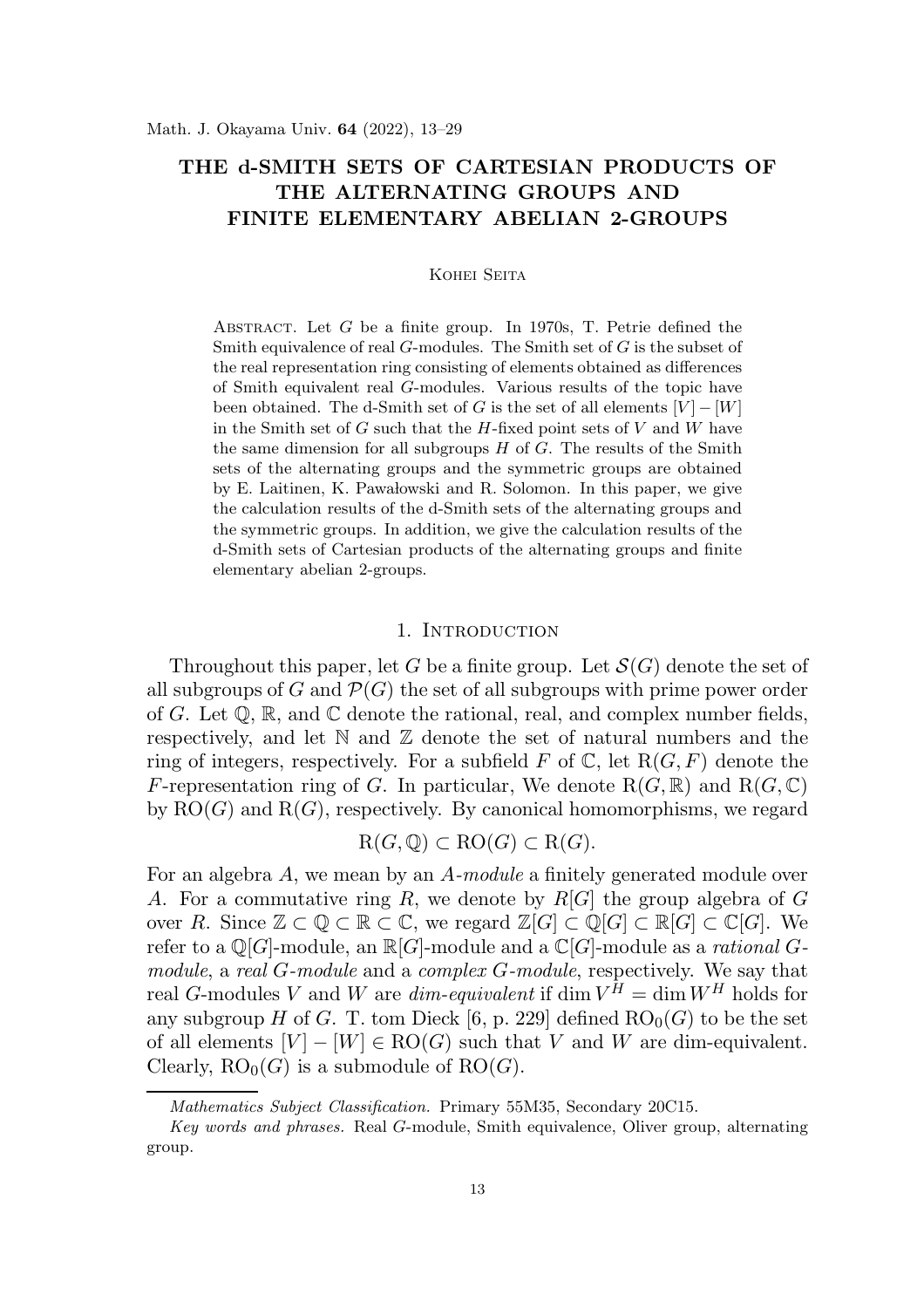In 1960, P. A. Smith [22] asked whether the tangent spaces  $T_a(S)$  and  $T<sub>b</sub>(S)$  are isomorphic as real G-modules for any sphere S with smooth Gaction such that the G-fixed point set  $S^G$  consists of exactly two points a and b, in other words he asked whether the element  $[T_a(S)] - [T_b(S)] \in RO(G)$ is trivial. This isomorphism problem motivates various researchers to study transformation groups on spheres with finite fixed points. T. Petrie [17, 18] called real  $G$ -modules  $V$  and  $W$  Smith equivalent if there is a homotopy sphere  $\Sigma$  with a smooth G-action such that  $\Sigma^G = \{a, b\}, a \neq b$ , and the tangent spaces  $T_a(\Sigma)$  and  $T_b(\Sigma)$  are isomorphic to V and W as real Gmodules, respectively. If V and W are Smith equivalent, we write  $V \sim_{\mathfrak{S}} W$ . In this paper, we call V and W d-Smith equivalent if V and W are Smith equivalent and dim-equivalent. If  $V$  and  $W$  are d-Smith equivalent, we write  $V \sim_{\mathfrak{d} \mathfrak{S}} W$ . Define the *Smith set*  $\mathfrak{S}(G)$ , and the *d-Smith set*  $\mathfrak{d} \mathfrak{S}(G)$ , respectively, by

$$
\mathfrak{S}(G) = \{ [V] - [W] \in \text{RO}(G) \mid V \sim_{\mathfrak{S}} W \},
$$
  

$$
\mathfrak{dg}(G) = \{ [V] - [W] \in \text{RO}(G) \mid V \sim_{\mathfrak{dg}} W \}.
$$

By definition, it holds that

$$
\mathfrak{dS}(G)\subset \mathfrak{S}(G).
$$

In this paper, let  $C_n$ ,  $A_n$ , and  $S_n$  denote a cyclic group of order n, the alternating group of degree  $n$ , and the symmetric group of degree  $n$ , respectively. For a natural number n, let  $C_2^n = C_2 \times \cdots \times C_2$  (n-fold). M. F. Atiyah– R. Bott [1, Theorem 7.15], and J. W. Milnor [12], proved  $\mathfrak{S}(C_p) = 0$  for any prime p, and C. U. Sanchez [20, Corollary 1.11] proved  $\mathfrak{S}(C_{q^k}) = 0$  for any odd prime q and any natural number k. Let  $\mathcal{P}^*(G)$  denote the set of all subgroups H of G of which the order  $|H|$  is either an odd prime power, 2, or 4. T. Petrie remarked that if real  $G$ -modules  $V$  and  $W$  are Smith equivalent then dim  $V^G = 0 = \dim W^G$  and  $\text{res}_{H,V}^G \cong \text{res}_{H}^G W$  for all  $H \in \mathcal{P}^*(G)$ , cf. [18, p. 61], [19, Section 4, Theorem 0.4].

On the other hand, T. Petrie [16, Theorem B], [17, 18] proved  $\mathfrak{S}(G) \neq 0$ for abelian groups G having at least 4 noncyclic Sylow subgroups, and so did S. E. Cappell–J. L. Shaneson [4, Theorem A], [5] for  $G = C_{4k}$ , where  $k \in \mathbb{N}$  with  $k \geq 2$ . In general, the sets  $\mathfrak{S}(G)$ , and  $\mathfrak{d}\mathfrak{S}(G)$  are not additively closed subsets of  $RO(G)$ , see [14, p. 62].

The next results related to the Smith sets of finite groups  $S_m$ ,  $A_m$ ,  $S_m \times C_2^n$ 2 and  $A_m \times C_2^n$  $n_2^n$  are well known. It follows that  $\mathfrak{S}(G)$  is trivial for each  $G = A_m$ ,  $S_m$  with  $m \leq 5$ , cf. [11, Lemma 1.4], [15, Theorem C3]. Furthermore, K. Pawalowski and R. Solomon [15, Theorem C3] proved that  $\mathfrak{S}(S_m)$  (resp.  $\mathfrak{S}(A_m)$  is trivial if and only if  $m \leq 5$  (resp.  $m \leq 7$ ). X. -M. Ju [8, Theorems A and B] proved that  $\mathfrak{S}(S_5 \times C_2^n)$  $\binom{n}{2}$  (resp.  $\mathfrak{S}(A_5 \times C_2^n)$  $\binom{n}{2}$ ) is a free module over  $\mathbb Z$  with rank  $2^{n}-1$  (resp.  $2(2^{n}-1)$ ). In this paper, we determine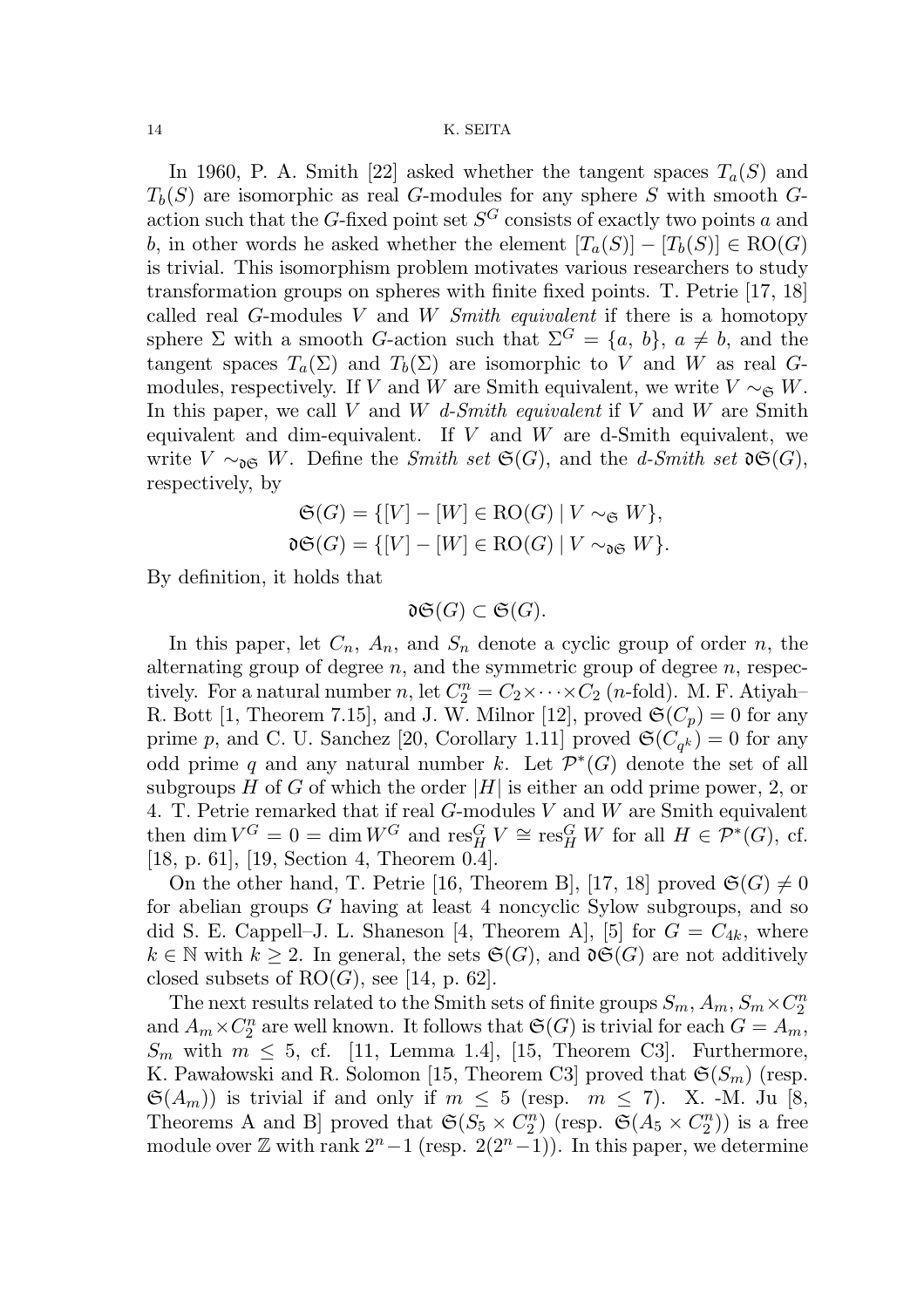$\mathfrak{dg}(G)$  and  $\mathrm{RO}_0(G)$  when  $G = S_m$ ,  $A_m$ ,  $S_m \times C_2^n$  $\binom{n}{2}$  or  $A_m \times C_2^n$  $\frac{n}{2}$  for natural numbers m and n.

For a subset G of  $\mathcal{S}(G)$ , let  $RO_0(G)_{\mathcal{G}}$  denote the set of all elements  $x \in$  $RO_0(G)$  such that  $res_H^G x = 0$  for all  $H \in \mathcal{G}$ . Clearly  $RO_0(G)_{\mathcal{G}}$  is a direct summand of  $RO(G)$  as a  $\mathbb{Z}$ -module.

E. Laitinen and M. Morimoto [10] called a finite group G an Oliver group if there is no normal series  $P \subseteq H \subseteq G$  such that  $P \in \mathcal{P}(G)$ ,  $H/P$  is cyclic, and  $G/H$  is of prime power order. The next theorem is useful to compute the d-Smith sets of various finite Oliver groups G.

**Theorem 1.1.** For an arbitrary Oliver group G such that  $G^{\text{nil}} = G^{\cap 2}$ , it holds that

$$
RO_0(G)_{\mathcal{P}(G)} \subset \mathfrak{dS}(G) \subset RO_0(G)_{\mathcal{P}^*(G)}.
$$

Next we give basic facts.

**Theorem 1.2.** Let m be a natural number and  $G = S_m$ . Then  $RO_0(G)$  is trivial, and hence so is  $\mathfrak{d} \mathfrak{S}(G)$ , for any m.

**Theorem 1.3.** Let m and n be natural numbers and  $G = S_m \times C_2^n$  $n/2$ . Then  $RO_0(G)$  is trivial, and hence so is  $\mathfrak{dG}(G)$ , for any m and n.

Let m be a natural number. A partition of m is a tuple  $t = (t_1, t_2, \ldots, t_r)$ consisting of natural numbers  $t_1 \geq t_2 \geq \cdots \geq t_r$  that add up to m. One usually denotes the partition t by  $m = t_1 + t_2 + \cdots + t_r$ . We call the natural number r the length of t. For  $m \geq 2$ , let  $\pi(m)$  denote the number of all partitions  $t = (t_1, t_2, \ldots, t_r)$  satisfying the conditions (P1)–(P3):

- (P1)  $t_1, t_2, \ldots, t_r$  are odd natural numbers.
- (P2)  $t_1 > t_2 > \cdots > t_r$ .
- $(P3)$   $m r \equiv 0 \mod 4$ .

For convenience, we define  $\pi(1) = 0$ . Let  $\rho(m)$  denote the number of all partitions  $t = (t_1, t_2, \ldots, t_r)$  satisfying the above three conditions  $(P1)$ – $(P3)$ and the next condition (P4):

(P4)  $t_1t_2 \cdots t_r$  is not any prime power.

For  $m \leq 27$ ,  $\pi(m)$  and  $\rho(m)$  are as in the next table.

| m          | $\overline{4}$ | 5              |    |              |    | 9  |                |    | 12 | 13             | 14 | 15 |
|------------|----------------|----------------|----|--------------|----|----|----------------|----|----|----------------|----|----|
| π          |                |                |    |              |    |    | $\overline{2}$ |    |    |                | 3  | 3  |
|            |                |                |    | $\mathbf{0}$ |    |    |                |    |    | $\theta$       | 2  | 3  |
| m          |                | $\overline{ }$ | 18 | 19           | 20 | 21 | 22             | 23 | 24 | 25             | 26 | 27 |
| m<br>$\pi$ |                |                |    | 5            | റ  |    | 5              | 8  | 5  | $\overline{2}$ | 6  | 12 |
|            |                |                |    |              |    |    |                |    |    |                |    |    |

Table 1.1. The values of  $\pi(m)$  and  $\rho(m)$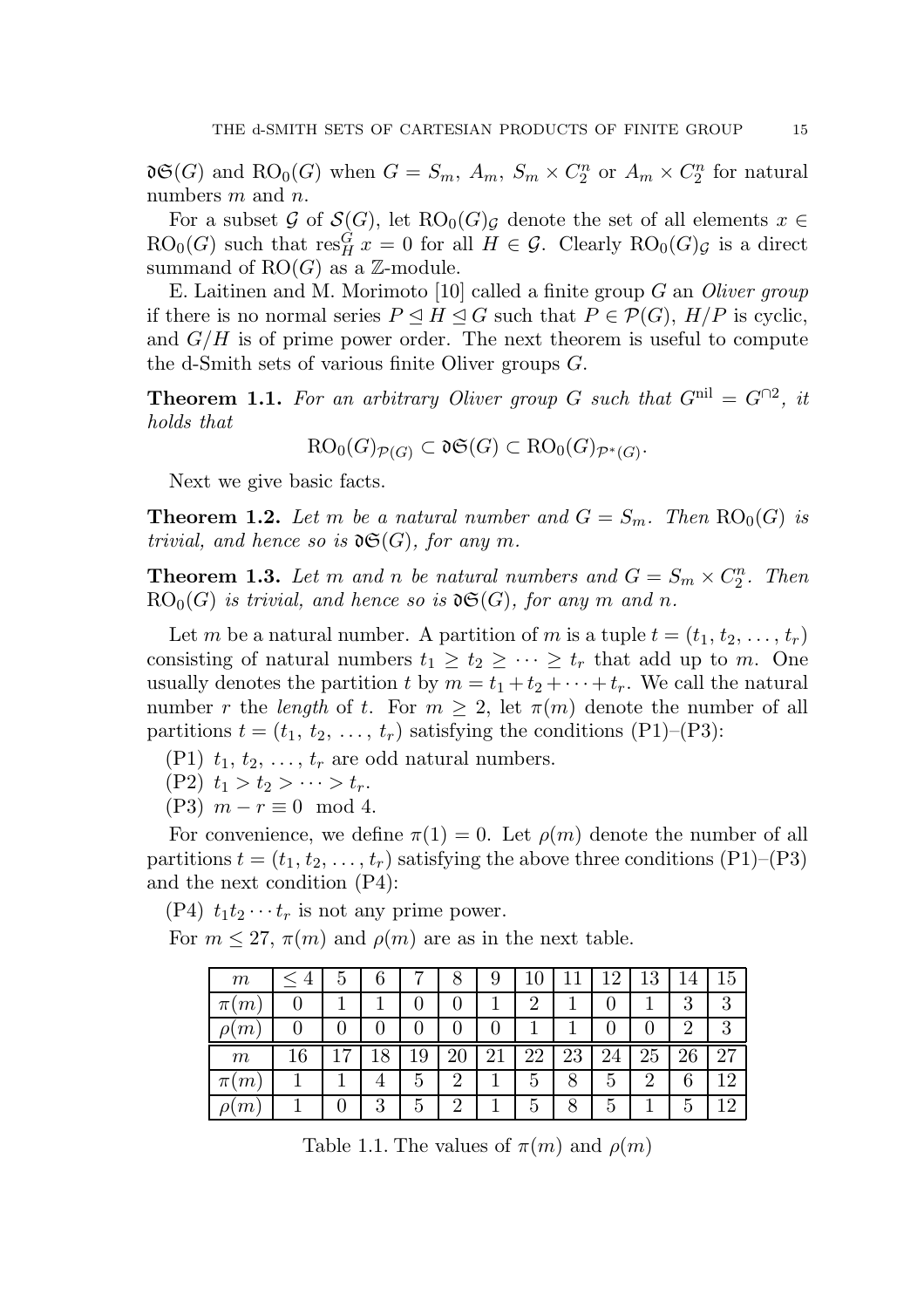**Theorem 1.4.** Let m be a natural number and  $G = A_m$ . Then  $\mathfrak{d}(\mathfrak{G})$ coincides with  $RO_0(G)_{\mathcal{P}(G)}$  and the Z-rank of  $RO_0(G)_{\mathcal{P}(G)}$  is equal to  $\rho(m)$ .

**Corollary 1.5.** The set  $\mathfrak{dS}(A_m)$  is trivial if and only if  $m \leq 9$  or  $m \in$ {12, 13, 17}.

Remark. For a natural number  $m, \pi(m) = 0$  if and only if  $m \in \{1, 2, 3, 4, 7, 8, 12\}$ .

For natural numbers m and n, let  $\kappa(m,n)$  denote the number  $(2^n 1\pi(m) + \rho(m)$ . We exhibit the values  $\kappa(m, n)$  for  $(m, n) \in \{1, 2, \ldots, 18\}$  ×  $\{1, 2, \ldots, 6\}$  in the next table.

| $m\,$<br>$\, n$ | $\overline{4}$<br>$\leq$ | $\overline{5}$ | 6      | 7 | 8        | 9      | 10  |    | 12 | 13 | 14  | 15  | 16 | $\overline{ }$ | 18  |
|-----------------|--------------------------|----------------|--------|---|----------|--------|-----|----|----|----|-----|-----|----|----------------|-----|
|                 |                          |                |        |   |          |        | 3   | ച  |    |    | 5   | 6   | റ  |                |     |
|                 |                          | 3              | 3      |   | $\theta$ | 3      |     | 4  | U  | 3  | 11  | 12  | 4  | 3              | Ŀ5  |
| ച<br>U          |                          | ┍              |        |   |          | ⇁      | 15  | 8  |    | ⇁  | 23  | 24  | 8  | ⇁              | 31  |
|                 |                          | 15             | 15     |   |          | $15\,$ | 31  | 16 |    | 4. | 47  | 48  | 16 | $15\,$         | 63  |
|                 |                          | 31             | 31     |   |          | 31     | 63  | 32 | U  | 31 | 95  | 96  | 32 | 31             | 127 |
| ເ               |                          | $63\,$         | $63\,$ |   |          | 63     | 127 | 64 |    | 63 | 191 | 192 | 64 | 63             | 255 |

Table 1.2. The values of  $\kappa(m, n)$ 

**Theorem 1.6.** Let m and n be natural numbers and  $G = A_m \times C_2^n$  $\binom{n}{2}$ . Then  $\mathfrak{dg}(G)$  coincides with  $\mathrm{RO}_{0}(G)_{\mathcal{P}(G)},$  and the Z-rank of  $\mathrm{RO}_{0}(G)_{\mathcal{P}(G)}$  is equal to  $\kappa(m,n)$ .

**Corollary 1.7.** Let m and n be natural numbers and  $G = A_m \times C_2^n$  $n/2$ . Then, the set  $\mathfrak{d}(\mathfrak{G})$  is trivial if and only if  $m \in \{1, 2, 3, 4, 7, 8, 12\}.$ 

We prove Theorem 1.1 in Section 4, Theorems 1.2, 1.3 and 1.4 in Section 5, Corollary 1.5 in Section 6, Theorem 1.6 in Section 7, and Corollary 1.7 in Section 8. The proofs will be understood without difficulties by readers with basic knowledge of the representation theory of finite groups.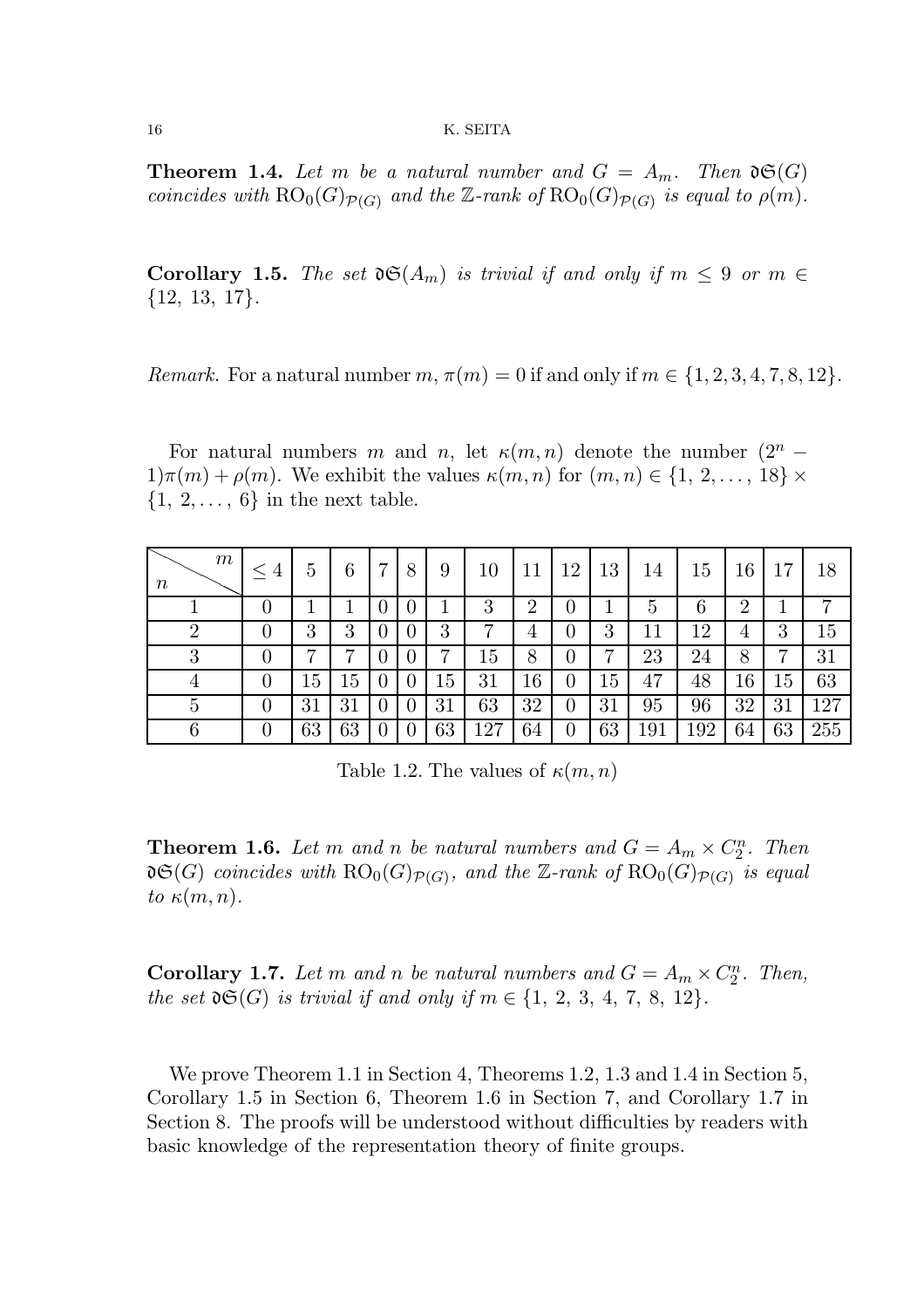### 2. Preparation of notation and terminology

For subfields  $K \subset F$  of  $\mathbb{C}$ , let  $\varphi_{K,F} : R(G,K) \to R(G,F)$  denote the ring homomorphism of changing rings, i.e.  $\varphi_{K,F}([V]) = [V \otimes_K F]$  for  $K[G]$ modules V. Here we recall that  $\varphi_{K,F}$  is a monomorphism. Set

$$
RO_{\mathbb{Q}}(G) = \varphi_{\mathbb{Q}, \mathbb{R}}(R(G, \mathbb{Q})),
$$
  
\n
$$
R_{\mathbb{Q}}(G) = \varphi_{\mathbb{Q}, \mathbb{C}}(R(G, \mathbb{Q})),
$$
  
\n
$$
R_{\mathbb{R}}(G) = \varphi_{\mathbb{R}, \mathbb{C}}(R(G, \mathbb{R})),
$$
  
\n
$$
\overline{RO}_{\mathbb{Q}}(G) = \{x \in R(G) \mid kx \in RO_{\mathbb{Q}}(G) \text{ for some } k \in \mathbb{N}\},
$$
  
\n
$$
\overline{R}_{\mathbb{Q}}(G) = \{x \in R(G) \mid kx \in R_{\mathbb{Q}}(G) \text{ for some } k \in \mathbb{N}\},
$$
  
\n
$$
\overline{R}_{\mathbb{R}}(G) = \{x \in R(G) \mid kx \in R_{\mathbb{R}}(G) \text{ for some } k \in \mathbb{N}\}.
$$

For a subset A of RO(G) and subsets F and G of  $\mathcal{S}(G)$ , set

$$
A^{\mathcal{F}} = \{ [V] - [W] \in A \mid V^H = 0, \ W^H = 0 \text{ for all } H \in \mathcal{F} \},
$$
  
\n
$$
A_{\mathcal{G}} = \{ [V] - [W] \in A \mid \text{res}_K^G V \cong \text{res}_K^G W \text{ for all } K \in \mathcal{G} \},
$$
  
\n
$$
A_{\mathcal{G}}^{\mathcal{F}} = (A^{\mathcal{F}})_{\mathcal{G}}.
$$

We call a real G-module V  $\mathcal{F}\text{-free}$  if  $V^H = 0$  for all  $H \in \mathcal{F}$ , and we call real G-modules V and W  $\mathcal{G}\text{-}matched$  if  $\text{res}_{K}^{G} V \cong \text{res}_{K}^{G} W$  for all  $K \in \mathcal{G}$ . In the current paper, let E denote the trivial group, i.e.  $E = \{e\}$ , and use the notation:

 $G^{\{p\}}$ : the smallest normal subgroup  $H \leq G$  such that  $|G/H|$  is a power of p.  $\mathcal{L}(G) = \{ H \in \mathcal{S}(G) \mid H \supset G^{\{p\}} \text{ for some prime } p \}.$ 

 $G^{\text{nil}}$ : the smallest normal subgroup H of G such that  $G/H$  is nilpotent.

 $G^{\cap 2}$ : the intersection of all normal subgroups H of G such that  $|G/H| \leq 2$ .

The group  $G^{\text{nil}}$  coincides with  $\bigcap_p G^{\{p\}}$ , where p runs over the set of all primes dividing  $|G|$ .

Let Gal(G) denote the group of field automorphisms  $\mathbb{Q}(\zeta) \to \mathbb{Q}(\zeta)$ , where  $\zeta = \exp(2\pi\sqrt{-1/|G|})$ . For  $\psi \in \text{Gal}(G)$  and a complex G-module V, there is a complex G-module  $\psi V$  such that  $\chi_{\psi V}(g) = \psi(\chi_V(g))$  for all  $g \in G$ , where  $\chi_V$  is the character function associated with V. This induces Gal(G)-actions on  $R(G, \mathbb{Q}(\zeta))$  and  $R(G)$ , see [21, Section 12.4], and  $\varphi_{\mathbb{Q}(\zeta),\mathbb{C}} : R(G, \mathbb{Q}(\zeta)) \to$  $R(G)$  is a  $Gal(G)$ -isomorphism. The action of  $Gal(G)$  on  $R(G)$  factors through a homomorphism  $Gal(G) \to \mathbb{Z}_{|C}^{\times}$  $\big|_{G}^{\times}$ , where  $\mathbb{Z}_{|G}^{\times}$  $\big|G\big|$  stands for the group of units in  $\mathbb{Z}_{|G|} = \mathbb{Z}/(|G|)$ , hence for  $\psi \in \text{Gal}(G)$ , there is an element  $t \in \mathbb{Z}_{|\mathcal{C}|}^{\times}$  $\bigcap_{|G|}^{\times}$  such that  $\chi_{\psi V}(g) = \chi_V(g^t)$  for all  $g \in G$  and complex G-modules V. Let  $\sigma : \mathbb{C} \to \mathbb{C}$  be the field automorphism of complex conjugation, i.e.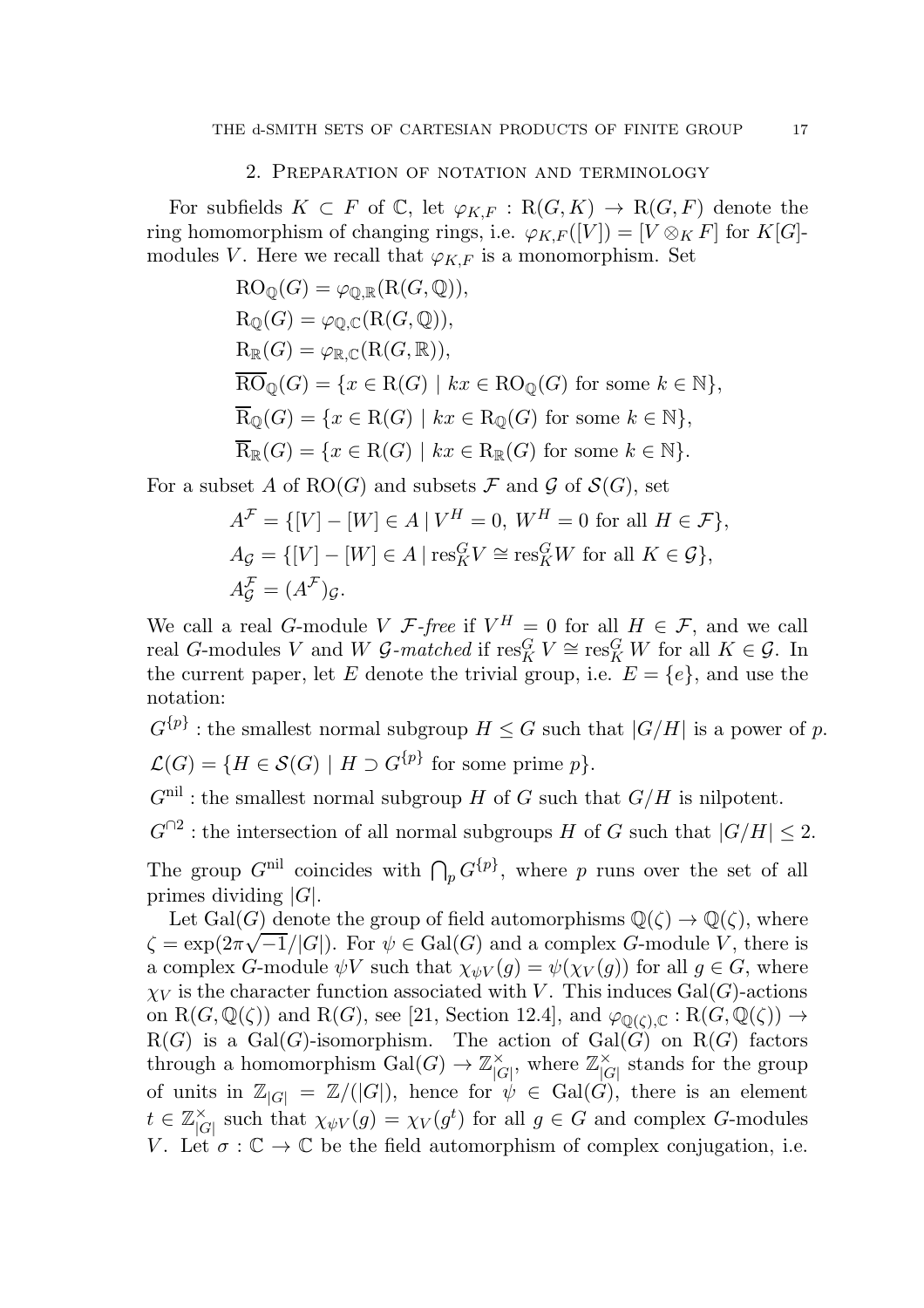$\sigma(\sqrt{-1}) = -\sqrt{-1}$  and  $\sigma(x) = x$  for  $x \in \mathbb{R}$ . Then  $\overline{R}_{\mathbb{R}}(G)$  and  $\overline{R}_{\mathbb{Q}}(G)$  coincide with the fixed point sets  $R(G)^\sigma$  and  $R(G)^{Gal(G)}$ , respectively. In particular,  $\overline{R}_{\mathbb{R}}(G)$  is Gal(G)-invariant, furthermore  $R_{\mathbb{R}}(G)$  is also Gal(G)-invariant. Therefore Gal(G) acts on RO(G) and  $RO(G)^{Gal(G)} = \overline{{\rm RO}}_{\mathbb Q}(G)$ . We call real G-modules V and W Galois conjugate if there is  $\psi \in \text{Gal}(G)$  such that W is isomorphic to  $\psi V$  as real G-modules.

For an element g of G, we denote by  $(g)_G$  the G-conjugacy class of g in G, i.e.

$$
(g)_G = \{ xgx^{-1} \mid x \in G \},\
$$

which is a subset of  $G$ . We mean by the *real G-conjugacy class* the set  $(g)_G^{\pm} = (g)_G \cup (g^{-1})_G.$ 

### 3. Elements from the representation theory

Let  $\Gamma$  be a finite group, e.g. a quotient group of  $Gal(G)$ . Let  $\mathbb{Z}[\Gamma]$  denote the integral group ring of Γ, let  $\varepsilon_{\Gamma} : \mathbb{Z}[\Gamma] \to \mathbb{Z}$  be the augmentation homomorphism, i.e.  $\varepsilon_{\Gamma}(\sum_{h\in\Gamma}a_hh)=\sum_{h\in\Gamma}a_h$ , where  $a_h\in\mathbb{Z}$ , and let  $\mathfrak{I}_{\Gamma}$  be the augmentation ideal, i.e.  $\mathfrak{I}_{\Gamma} = \ker(\varepsilon_{\Gamma})$ . We remark that

$$
\mathfrak{I}_{\Gamma} = \langle (1-h)x \mid h \in \Gamma, \ x \in \mathbb{Z}[\Gamma] \rangle_{\mathbb{Z}}.
$$

The next lemma immediately follows.

**Lemma 3.1.** Let  $\Gamma$  and  $\mathfrak{I}_{\Gamma}$  be as above. Then  $\mathfrak{I}_{\Gamma}$  is a direct summand of  $\mathbb{Z}[\Gamma]$  as a  $\mathbb{Z}\text{-module.}$ 

Let  $\mathcal{B} = \{ [V_i] \}_i$  be the set of all isomorphism classes of irreducible real  $G$ modules. The group  $Gal(G)$  acts on B as permutations. The  $Gal(G)$ -orbit  $Gal(G)[V_i]$  of  $[V_i]$  is isomorphic to a quotient group  $\Gamma_i$  of  $Gal(G)$ .

By Lemma 3.1,  $\mathfrak{I}_{Gal(G)}RO(G)$  is a direct summand of  $RO(G)$  as a  $\mathbb{Z}$ module. Therefore  $\mathfrak{I}_{Gal(G)}RO(G)$ ,  $RO_0(G)$ ,  $RO(G)^{Gal(G)}$  and  $\overline{RO}_{\mathbb{Q}}(G)$  all are direct summands of  $RO(G)$ . The next lemma is a known fact, but we give a proof for the reader's convenience.

**Lemma 3.2** ([6, Proposition 9.2.6]). Let  $\Gamma = \text{Gal}(G)$ . Then  $\mathfrak{I}_{\Gamma} \text{RO}(G)$  and  $\mathrm{RO}(G)^\Gamma$  coincide with  $\mathrm{RO}_0(G)$  and  $\overline{\mathrm{RO}}_\mathbb{Q}(G)$ , respectively, and  $\mathrm{RO}(G)$  =  $RO_0(G) \oplus \overline{RO}_0(G)$ .

*Proof.* The equality  $RO(G)^{\Gamma} = \overline{RO}_{\mathbb{Q}}(G)$  is shown in [21, Section 12.4].

For a real G-module V and a subgroup  $H$ , the formula

$$
\dim V^H = \frac{1}{|H|} \sum_{g \in H} \chi_V(g),
$$

implies the equality  $\dim V^H = \dim(\psi V)^H$  for any  $\psi \in \text{Gal}(G)$ , hence we see the inclusion  $\mathfrak{I}_{\Gamma}RO(G) \subset \text{RO}_{0}(G)$ .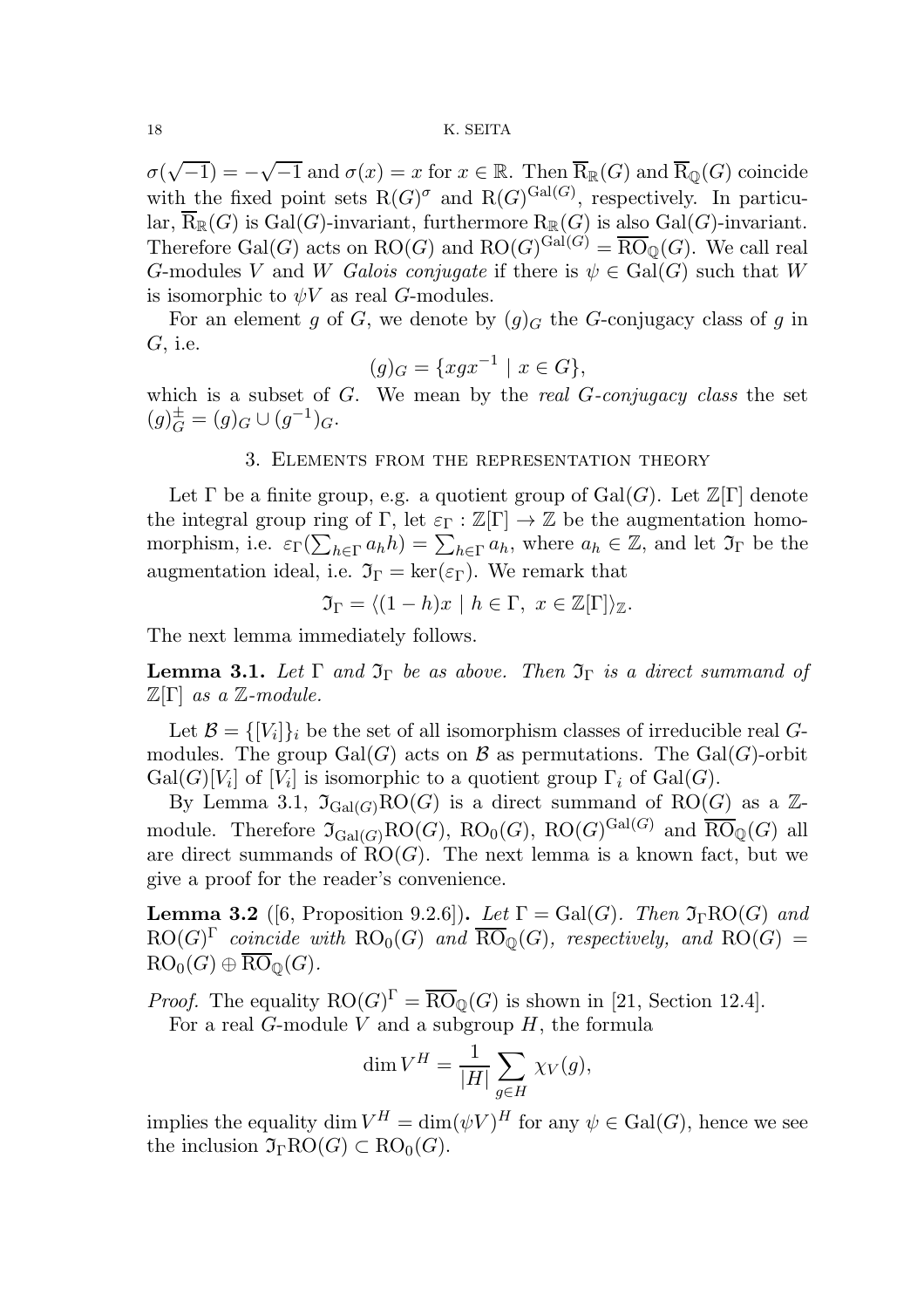Rational G-modules V and W are isomorphic if and only if  $\dim V^C =$ dim W<sup>C</sup> for all cyclic subgroups C of G. This implies  $RO_0(G) \cap \overline{RO}_\mathbb{Q}(G) = 0$ , hence  $\mathfrak{I}_{\Gamma}RO(G) \cap \overline{RO}_{\mathbb{Q}}(G) = 0$ . Let A be the submodule  $\mathfrak{I}_{\Gamma}RO(G) \oplus \overline{RO}_{\mathbb{Q}}(G)$ of  $RO(G)$ . By the structure theorem of finitely generated free abelian groups, A is a direct summand of RO(G). For an element  $x \in RO(G)$ , we have

$$
|\Gamma|x = \sum_{\psi \in \Gamma} (1 - \psi)x + \left(\sum_{\psi \in \Gamma} \psi\right)x \in \mathfrak{I}_{\Gamma}RO(G) + RO(G)^{\Gamma},
$$

which implies

 $RO(G) \otimes_{\mathbb{Z}} \mathbb{Q} = \langle \mathfrak{I}_{\Gamma}RO(G)\rangle_{\mathbb{Q}} + \langle \overline{RO}_{\mathbb{Q}}(G)\rangle_{\mathbb{Q}}.$ 

Therefore the Z-rank of A is equal to the Z-rank of  $RO(G)$ , which shows  $RO(G) = A (= \mathfrak{I}_{\Gamma}RO(G) \oplus \overline{RO}_{\mathbb{Q}}(G)).$ 

Furthermore, since  $\mathfrak{I}_{\Gamma}RO(G) \subset \text{RO}_{0}(G)$  and  $\text{RO}_{0}(G) \cap \overline{\text{RO}}_{\mathbb{Q}}(G) = 0$ , we the  $\text{RO}_{0}(G) = \mathfrak{I}_{\Gamma}RO(G)$ get  $RO_0(G) = \mathfrak{I}_{\Gamma}RO(G)$ .

4. Corollary and proof of Theorem 1.1

We begin the section with a corollary which immediately follows from Theorem 1.1.

**Corollary 4.1.** Let G be an arbitrary Oliver group with  $G^{\text{nil}} = G^{\cap 2}$ . Suppose

(1)  $G^{\cap 2}$  is of odd order, or

(2)  $\text{res}_C^G \text{RO}_0(G) = 0$  for all cyclic subgroups  $C \in \mathcal{S}(G)$  of 2-power order. Then  $\mathfrak{dG}(G)$  coincides with  $\mathrm{RO}_0(G)_{\mathcal{P}(G)}$ .

The next lemma is well-known but we give a proof for the sake of reader's convenience.

**Lemma 4.2.** Let G be a finite group and H a subgroup of G with order 1,  $2, \text{ or } 4.$  If real G-modules V and W are Smith equivalent, then  $\operatorname{res}^G_H V$  and  ${\rm res}^G_H\ W$  are isomorphic.

*Proof.* Let  $\Sigma$  be a homotopy sphere with G-action such that  $\Sigma^G = \{x, y\}$ ,  $V \cong T_x(\Sigma)$ , and  $W \cong T_y(\Sigma)$ . Let K be a subgroup of H. Since |K| is a power of 2, P. A. Smith's theorem says that  $\Sigma^K$  is a  $\mathbb{Z}_2$ -homology sphere, and hence  $\Sigma^K$  is either connected or equal to  $\{x, y\}$ , which implies dim  $V^K = \dim W^K$ . Since  $|H| = 1, 2$ , or 4, we see that  $\operatorname{res}^G_H V \cong \operatorname{res}^G_H W$ .

For a real *G*-module V, let  $V^{\mathcal{L}(G)}$  denote the submodule  $\sum_{L\in\mathcal{L}(G)}V^L$  and let  $V_{\mathcal{L}(G)}$  denote the orthogonal complement of  $V^{\mathcal{L}(G)}$  in V, with respect to a G-invariant inner-product on V .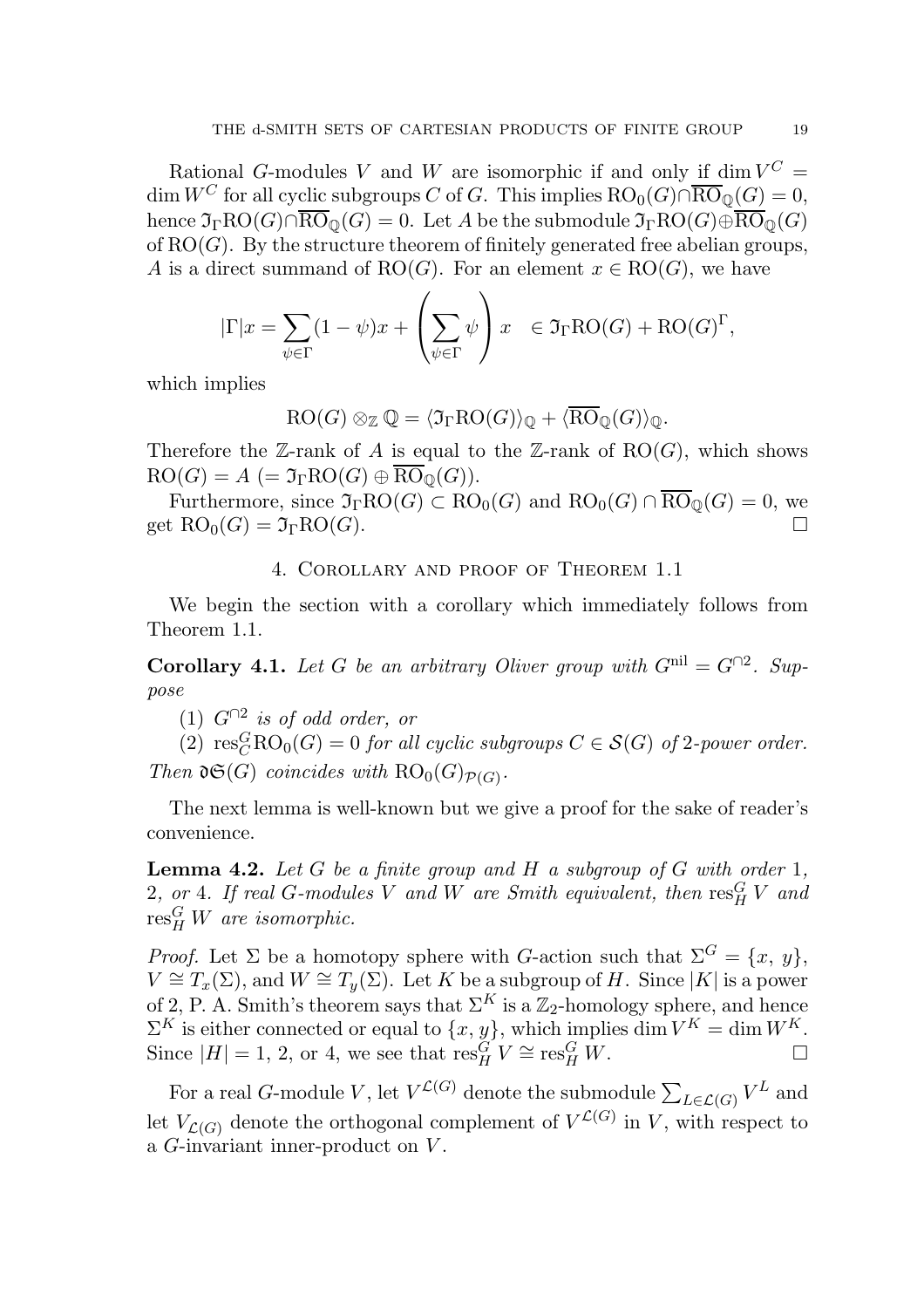**Lemma 4.3.** Let G be an Oliver group and let V and W be  $\mathcal{L}(G)$ -free real G-modules. If V and W are dim-equivalent and  $\mathcal{P}(G)$ -matched, then the element  $x = [V] - [W]$  belongs to  $\mathfrak{d} \mathfrak{S}(G)$  (furthermore there exists an  $\mathcal{L}(G)$ - $\emph{free real } G\emph{-module } U \emph{ such that } V \oplus U \oplus \mathbb{R}[G]^{ \oplus m}_{\mathcal{L}(G)}$  $\mathcal{L}(G)$  and  $W \oplus U \oplus \mathbb{R}[G]_{\mathcal{L}(G)}^{\oplus m}$  $\mathcal L(G)$ are Smith equivalent for any  $m \in \mathbb{N}$ ).

*Proof.* By definition,  $\mathfrak{d}(\mathfrak{S}(G))$  coincides with  $\mathfrak{S}(G) \cap \mathfrak{RO}_0(G)$ . Since V and W are dim-equivalent,  $x = [V] - [W]$  belongs to  $RO_0(G)$ . By [13, Theorem 6.7] (obtained by equivariant surgery theory  $[2, 3]$ ), the element x belongs to  $\mathfrak{S}(G).$ 

*Proof of Theorem 1.1.* Let G be an Oliver group. By Lemma 4.3,  $RO_0(G)_{\mathcal{P}(G)}^{\mathcal{L}(G)}$  $\mathcal{P}(G)$ is contained in  $\mathfrak{d}(\mathcal{G})$ . By Lemma 4.2 and C. U. Sanchez [20, Corollary 1.11],  $\mathfrak{S}(G)$  is contained in  $RO(G)_{\mathcal{P}^*(G)}$ . Therefore we obtain

$$
\mathrm{RO}_0(G)_{\mathcal{P}(G)}^{\mathcal{L}(G)} \subset \mathfrak{dS}(G) \subset \mathrm{RO}_0(G)_{\mathcal{P}^*(G)}.
$$

Since  $RO_0(G) = RO_0(G/G^{n^2}) \oplus RO_0(G)^{\{G^{n^2}\}}$  and  $RO_0(G/G^{n^2}) = 0$ ,  $RO_0(G)^{\{G^{n^2}\}}$ coincides with  $RO_0(G)$ . Since  $G^{\text{nil}} = G^{\cap 2}$ , we have  $RO_0(G)_{\mathcal{P}(G)}^{\mathcal{L}(G)} = RO_0(G)_{\mathcal{P}(G)}^{\{G^{\cap 2}\}}$  $\overline{\mathcal{P}(G)}^{f}$ , and hence

$$
RO_0(G)_{\mathcal{P}(G)} \subset \mathfrak{dS}(G) \subset RO_0(G)_{\mathcal{P}^*(G)}.
$$

## 5. Proofs of Theorems 1.2, 1.3 and 1.4

Let  $m$  be a natural number. In this section, we recall basics of the representation theory of  $S_m$  and  $A_m$ . Details of the theory are given in [7, 9].

First, let g be an element of  $S_m$ . We call a product  $g_1g_2\cdots g_r$  of disjoint cycles  $g_i = (g_{i,1}, g_{i,2}, \ldots, g_{i,\tau_i})$  the *cycle decomposition* of g if the conditions  $g = g_1g_2\cdots g_r$ ,  $\tau_1 \geq \tau_2 \geq \cdots \geq \tau_r$ , and  $m = \tau_1 + \tau_2 + \cdots + \tau_r$  all are fulfilled. By virtue of cycle decomposition, each element  $g \in S_m$  determines a partition  $\tau(g) = (\tau_1, \tau_2, \ldots, \tau_r)$  of m for some  $r \in \mathbb{N}$ . Clearly an arbitrary partition t of m is obtainable as  $\tau(g)$  for some  $g \in S_m$ . A partition t of m determines a Young diagram  $YD(t)$ , (as well as a typical standard Young tableau  $YT(t)$ , and a Young symmetrizer  $c_t \in \mathbb{Z}[S_m]$ , see [7, p.46, (4.2)]. For a subfield F of C, we mean by  $F[S_m]c_t$  the image of  $c_t$  by right multiplication on  $F[S_m]$ . By [7, Theorem 4.3], we have  $c_t^2 = n_t c_t$  for some  $n_t \in \mathbb{N}$  and  $V_t = \mathbb{C}[S_m]c_t$  is an irreducible complex  $S_m$ -module. Here we remark that  $V_{\tau(g)}$  and  $V_{\tau(h)}$ , where g,  $h \in S_m$ , are isomorphic if and only if the  $S_m$ -conjugacy classes  $(g)_{S_m}$  of g and  $(h)_{S_m}$  of h coincide with each other. Let  $\mathcal{F}_{S_m}$  be a complete set of representatives of  $S_m$ -conjugacy classes of elements of  $S_m$ . Then the set  $\{[V_{\tau(g)}] \mid g \in \mathcal{F}_{S_m}\}\$ is a basis of the free module  $R(S_m)$  over  $\mathbb Z$ . It is easy to see the next fact.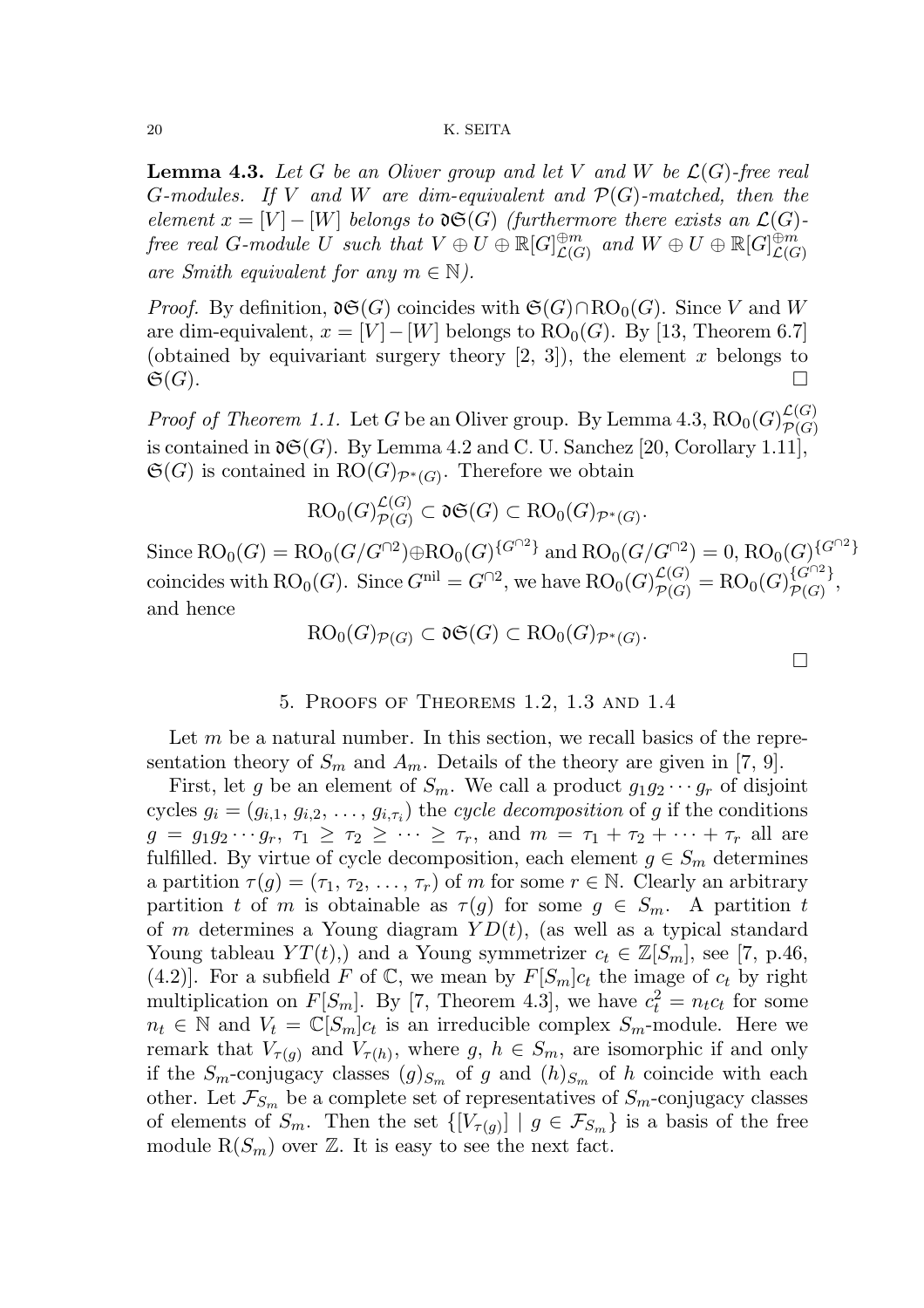**Proposition 5.1.** Let  $\mathcal{F}_{S_m}$  be as above. Then the sets  $\{[\mathbb{Q}[S_m]c_{\tau(g)}] \mid g \in$  $\{\mathcal{F}_{S_m}\}\$  and  $\{[\mathbb{R}[S_m]c_{\tau(g)}] \mid g \in \mathcal{F}_{S_m}\}\$  are bases of  $\text{R}(S_m, \mathbb{Q})$  and  $\text{RO}(S_m)$ , respectively. Therefore  $\mathrm{RO}_{\mathbb{Q}}(S_m) = \mathrm{RO}(S_m)$  and  $\mathrm{RO}_{\mathbb{Q}}(S_m) = 0$ .

Theorem 1.2 immediately follows from Proposition 5.1.

For any  $x \in \mathrm{RO}(S_m)$ ,  $y \in \mathrm{RO}(C_2^n)$  $\binom{n}{2}$  and  $\psi \in \text{Gal}(S_m \times C_2^n)$  $\psi(x \otimes y)$  is isomorphic to  $x \otimes y$ , because the character of  $x \otimes y$  has values in  $\mathbb{Q}$ . Therefore, we obtain Theorem 1.3.

For a partition  $t$  of  $m$ , the conjugate partition  $t'$  of  $m$  to  $t$  is defined by interchanging rows and columns in the Young diagram. We remark that  $V_{t'}$  is isomorphic to  $V_t \otimes_{\mathbb{C}} \mathbb{C}_\pm$  as complex  $S_m$ -modules, where  $\mathbb{C}_\pm$  is the 1dimensional nontrivial complex  $S_m$ -module. The set  $\mathcal T$  of all partitions of m has the  $C_2$ -action given by conjugations. Let  $\Lambda_{\rm s\text{-}conj}$  be the set of selfconjugate partitions of m, i.e.  $\Lambda_{\text{s-conj}} = \mathcal{T}_{\text{c}}^{C_2}$ , and let  $\Lambda^* \subset \mathcal{T}$  be a complete set of representatives of the C<sub>2</sub>-orbit set  $(\mathcal{T} \setminus \Lambda_{s\text{-coni}})/C_2$ , e.g.

$$
\Lambda^* = \{ t \in \mathcal{T} \mid t > t' \},
$$

with respect to the lexicographic order [7, Part I  $(4.22)$ ].

Since  $A_1$  is the trivial group,  $\mathfrak{d}(\mathcal{A}_1) = \text{RO}_0(A_1)_{\mathcal{P}(A_1)} = 0$ . In the rest of this section, let m be a natural number satisfying  $m \geq 2$ , and let g be an element of  $A_m$  and a an odd permutation in  $S_m$ . We call g, or more precisely the  $S_m$ -conjugacy class  $(g)_{S_m}$  of g, split if  $(g)_{S_m} \neq (g)_{A_m}$ , where  $(g)_{A_m}$  stands for the  $A_m$ -conjugacy class of g. If g is split then  $(g)_{S_m} = (g)_{A_m} \amalg (aga^{-1})_{A_m}$ . We call g real if  $(g)_{A_m} = (g^{-1})_{A_m}$ . If g is not real then we call g complex. If g is complex then clearly, g is split and  $(g^{-1})_{A_m} = (aga^{-1})_{A_m}$ . We call g rational if  $(g)_{A_m} = (aga^{-1})_{A_m}$ . Therefore q is rational if and only if q is not split. We use the notation:

$$
\mathcal{A}_1 = \{(x)_{S_m} \mid x \in A_m, x \text{ is split and real}\}.
$$

$$
\mathcal{A}_2 = \{(x)_{S_m} \mid x \in A_m, x \text{ is complex}\}.
$$

$$
\mathcal{A}_3 = \{(x)_{S_m} \mid x \in A_m, x \text{ is rational}\}.
$$

For each  $i = 1, 2, 3$ , let  $\mathcal{F}_i \subset A_m$  be a complete set of representatives of  $S_m$ -conjugacy classes belonging to  $A_i$ .

Let  $t = (t_1, t_2, \ldots, t_r)$  be a partition of m. We call t split if  $t_1, t_2, \ldots$ ,  $t_r$  are distinct odd natural numbers, therefore  $t_1 > t_2 > \cdots > t_r$ . The next two lemmas are classical results, see [7, Section 5.1], particularly see [7, Proposition 5.3].

**Lemma 5.2.** Let g be an element of  $A_m$  and let  $\tau$  be the partition of m obtained from (the cycle decomposition of) g. Then the following holds.

(1) The element q is split if and only if  $\tau$  is split.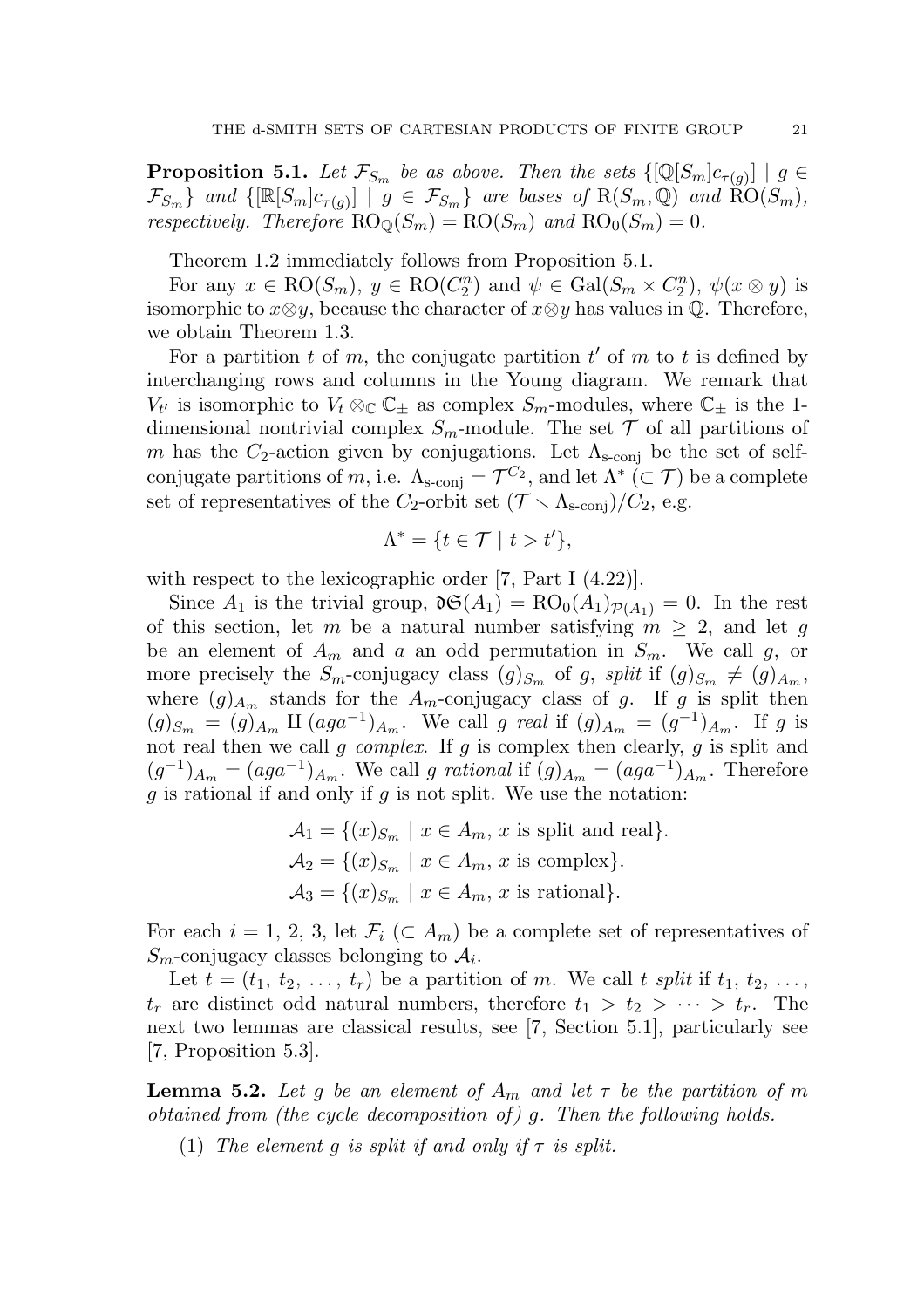(2) Suppose g is split. Then the element g is real if and only if  $m-r \equiv 0$ mod 4, where r is the length of  $\tau$ .

Let  $\Lambda_{\rm sp}$  be the set of all split partitions of m. For  $t = (t_1, t_2, \ldots, t_\ell) \in$  $\Lambda_{\rm s\text{-conj}}$ , taking the hook lengths of  $YD(t)$ , we obtain a split partition  $\omega$  $(=\omega(t))=(\omega_1,\omega_2,\ldots,\omega_r)$  of m, hence we have  $\omega_1=2t_1-1, \omega_2=2t_2-3,$  $\omega_3 = 2t_3 - 5, \ldots$  Conversely, for  $t \in \Lambda_{\rm SD}$ , there is a unique partition  $\lambda$  (=  $\lambda(t)$ )  $\in$   $\Lambda$ <sub>s-conj</sub> such that  $\omega(\lambda) = t$ . Therefore the correspondences  $\Lambda_{\text{s-conj}} \stackrel{\omega}{\longrightarrow} \Lambda_{\text{sp}}$  and  $\Lambda_{\text{sp}} \stackrel{\lambda}{\longrightarrow} \Lambda_{\text{s-conj}}$  are bijective.

**Lemma 5.3.** Let g be an element of  $A_m$  and let a be an odd permutation in  $S_m$ . Then the following holds.

(1) Suppose g is split and real, and set  $\lambda = \lambda(\tau(g))$ . Then  $\text{res}_{A_m}^{S_m} \mathbb{Q}[S_m]c_{\lambda}$  $\iota$  is irreducible, and  $\operatorname{res}^{S_m}_{A_m}\mathbb{R}[S_m]c_\lambda$  is the direct sum of non-isomorphic *irreducible real*  $A_m$ -modules  $U_{q,+}$  and  $U_{q,-}$  such that

$$
\operatorname{res}_{A_m}^{S_m} V_{\lambda} = (U_{g,+} \otimes_{\mathbb{R}} \mathbb{C}) \oplus (U_{g,-} \otimes_{\mathbb{R}} \mathbb{C}).
$$

In addition, for the character  $\chi_{U_{g,\pm}}$  of  $U_{g,\pm}$ ,  $\chi_{U_{g,+}}(aha^{-1}) = \chi_{U_{g,-}}(h)$ for  $h \in A_m$ ,  $\chi_{U_{g,+}}(h) = \chi_{U_{g,-}}(h)$  for  $h \in A_m$  such that  $(h)_{S_m}$   $\neq$  $(g)_{S_m}$ , and

$$
\chi_{U_{g,+}}(g)=\frac{1}{2}\left(1+\sqrt{q(g)}\right),\quad \chi_{U_{g,-}}(g)=\frac{1}{2}\left(1-\sqrt{q(g)}\right),
$$

for certain  $q(g) \in \mathbb{N}$  satisfying  $\sqrt{q(g)} \notin \mathbb{Q}$ .

(2) Suppose g is complex, and set  $\lambda = \lambda(\tau(g))$ . Then  $\text{res}_{A_m}^{S_m} \mathbb{Q}[S_m]_{C_\lambda}$  and  ${\rm res}_{A_m}^{S_m} \R[S_m] c_\lambda$  are irreducible, and  ${\rm res}_{A_m}^{S_m} V_\lambda$  is the direct sum of nonisomorphic irreducible complex  $A_m$ -modules  $W_{g,+}$  and  $W_{g,-}$  such that  $W_{g,+}$  and  $W_{g,-}$  are of complex type and  $W_{g,+} \cong W_{g,-}$ , where  $\overline{W}_{g,+}$  is the complex conjugate of  $W_{g,+}$ . In addition,  $\chi_{W_{g,+}}(aha^{-1}) =$  $\chi_{W_{q,-}}(h)$  for  $h \in A_m$ ,  $\chi_{W_{q,+}}(h) = \chi_{W_{q,-}}(h)$  for  $h \in \tilde{A}_m$  such that  $(h)_{S_m} \neq (g)_{S_m}$ , and

$$
\chi_{W_{g,+}}(g) = \frac{1}{2} \left( -1 + \sqrt{-q(g)} \right), \quad \chi_{W_{g,-}}(g) = \frac{1}{2} \left( -1 - \sqrt{-q(g)} \right),
$$

for certain  $q(g) \in \mathbb{N}$ .

(3) Let t be a partition of m which is not self-conjugate, i.e.  $t \notin \Lambda_{s\text{-conj}}$ . Then  $\text{res}_{A_m}^{S_m} \mathbb{Q}[S_m]c_t$ ,  $\text{res}_{A_m}^{S_m} \mathbb{R}[S_m]c_t$ , and  $\text{res}_{A_m}^{S_m} V_t$  all are irreducible.

The  $q(q)$  in the lemma above is determined by  $\tau(q) = (\tau_1, \tau_2, \ldots, \tau_r)$  with the formula  $q(q) = \tau_1 \tau_2 \cdots \tau_r$ .

We can prove the next proposition without difficulties.

Proposition 5.4. The following holds.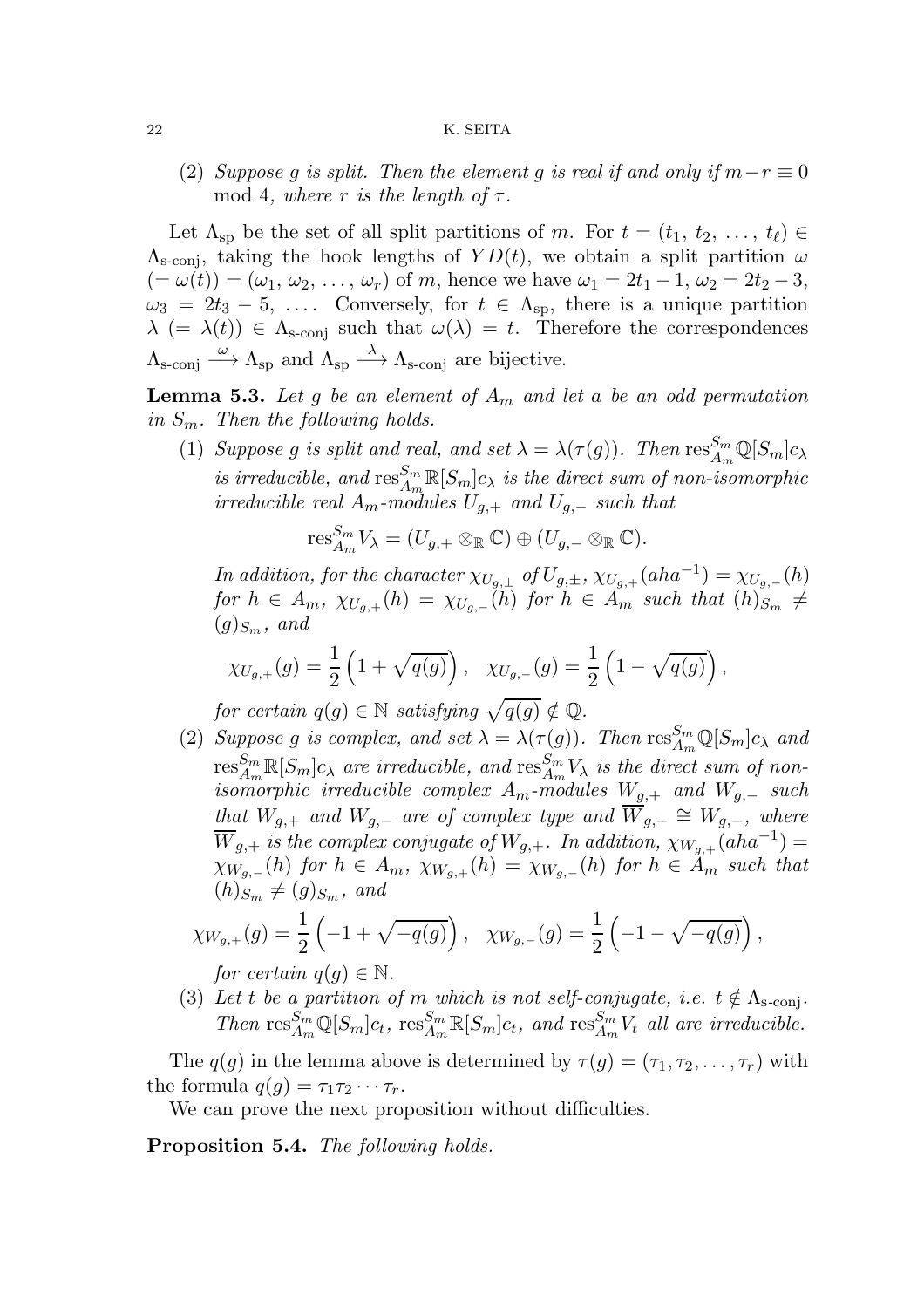- (1) The set  $\{[{\rm res}_{A_m}^{S_m} \mathbb{Q}[S_m]c_{\lambda(\tau(g))}] \mid g \in \mathcal{F}_1 \cup \mathcal{F}_2\} \cup \{[{\rm res}_{A_m}^{S_m} \mathbb{Q}[S_m]c_t] \mid t \in \Lambda^*\}$ is a basis of  $R(A_m, \mathbb{Q})$ .
- (2) The set

$$
\{[U_{g,+}], [U_{g,-}] \mid g \in \mathcal{F}_1\} \cup \{[W_{g,+_{\mathbb{R}}}] \mid g \in \mathcal{F}_2\}
$$

$$
\cup \{[{\rm res}_{A_m}^{S_m} \mathbb{R}[S_m]c_t] \mid t \in \Lambda^*\}
$$

is a basis of  $\mathrm{RO}(A_m)$ , where  $W_{g,+\mathbb{R}}$  is the realification of  $W_{g,+}$ . (3) The set

$$
\{[U_{g,+} \otimes_{\mathbb{R}} \mathbb{C}], [U_{g,-} \otimes_{\mathbb{R}} \mathbb{C}] \mid g \in \mathcal{F}_1\} \cup \{[W_{g,+}], [W_{g,-}] \mid g \in \mathcal{F}_2\}
$$
  

$$
\cup \{[{\rm res}_{A_m}^{S_m} V_t] \mid t \in \Lambda^*\}
$$

is a basis of  $R(A_m)$ .

By virtue of Proposition 5.4 (3), we get  $|\Lambda^*| = |\mathcal{A}_3| = |\mathcal{F}_3|$ . We wonder which map  $\mathcal{F}_3 \to \Lambda^*$  is a 'natural' one-to-one correspondence.

**Proposition 5.5.** Let  $g \in \mathcal{F}_1$ . For any element h of  $A_m$  of even order, the equality  $\chi_{U_{q,+}}(h) = \chi_{U_{q,-}}(h)$  holds.

*Proof.* Let a be an odd permutation in  $S_m$ . Since h is of even order, h is rational, and hence  $(h)_{A_m} = (aha^{-1})_{A_m}$ . This implies

$$
\chi_{U_{g,+}}(h) = \chi_{U_{g,+}}(aha^{-1}) = \chi_{U_{g,-}}(h).
$$

Now we are ready to see the next proposition which we need in the study of the d-Smith set of  $A_m$ .

**Proposition 5.6.** Let  $P$  be the set of all natural numbers being prime powers.

- (1) The set  $\{[U_{g,+}]-[U_{g,-}]\mid g\in \mathcal{F}_1\}$  is a basis of  $RO_0(A_m)$ .
- (2) The set  $\{[U_{g,+}]-[U_{g,-}]\mid g\in\mathcal{F}_1\ and\ \mathrm{ord}(g)\notin\mathcal{P}\}\ is\ a\ basis\ of\mathrm{RO}_0(A_m)_{\mathcal{P}(A_m)}.$

*Proof.* (1) Recall  $RO(A_m) = RO_0(A_m) \oplus \overline{RO}_0(A_m)$ . By Proposition 5.4, the set

$$
\{[U_{g,+}] - [U_{g,-}], [U_{g,+}] \mid g \in \mathcal{F}_1\} \cup \{[W_{g,+}]\mid g \in \mathcal{F}_2\}
$$
  

$$
\cup \{[{\rm res}_{A_m}^{S_m} \mathbb{R}[S_m]c_t] \mid t \in \Lambda^*\}
$$

is a basis of RO( $A_m$ ). The set  $\mathcal{U} = \{[U_{g,+}] - [U_{g,-}] \mid g \in \mathcal{F}_1\}$  is contained in RO<sub>0</sub>( $A_m$ ), because  $U_{g,+}$  and  $U_{g,-}$  are Galois conjugate to each other, cf. [21, Section 12.4]. Since

$$
rank \, RO_0(A_m) = rank \, RO(A_m) - rank \, RO_{\mathbb{Q}}(A_m) = |\mathcal{F}_1|,
$$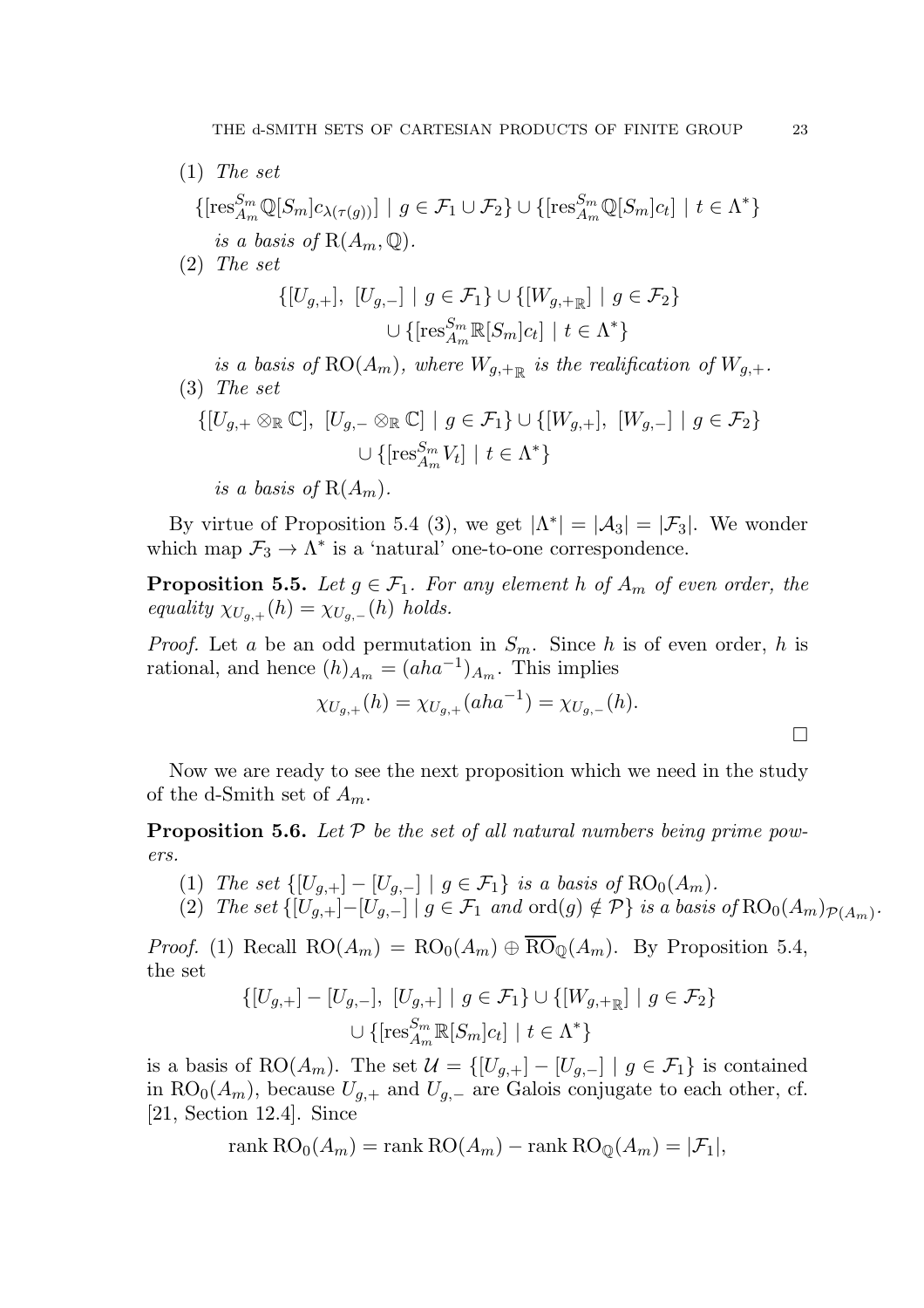U is a basis of  $RO<sub>0</sub>(A<sub>m</sub>)$ .

(2) Let  $\mathcal{U}_{\mathcal{P}}$  be the set consisting of  $[U_{q,+}] - [U_{q,-}]$  for  $g \in \mathcal{F}_1$  such that g is not of prime power order. Let  $X_m$  be the set of real  $A_m$ -conjugacy classes of elements in  $A_m$ . We have the isomorphism

$$
\Psi : \mathrm{RO}(A_m) \otimes_{\mathbb{Z}} \mathbb{R} \longrightarrow \mathrm{Map}(X_m, \mathbb{R})
$$

of R-modules with the formula

$$
\Psi([U])((h)_{A_m}^{\pm}) = \chi_U(h)
$$

for real  $A_m$ -modules U and  $h \in A_m$ . Let  $g \in \mathcal{F}_1$  and  $a \in S_m \setminus A_m$ . By Lemma 5.3, we get

$$
\Psi([U_{g,+}] - [U_{g,-}])(h) = \begin{cases} 0 & \text{if } (h)_{S_m} \neq (g)_{S_m} \\ \sqrt{q(g)} & \text{if } (h)_{S_m} = (g)_{S_m}, \end{cases}
$$

and

$$
\Psi([U_{g,+}] - [U_{g,-}])(aha^{-1}) = -\Psi([U_{g,+}] - [U_{g,-}])(h)
$$

for  $h \in A_m$ . Let

$$
x = \sum_{g \in \mathcal{F}_1} a_g([U_{g,+}] - [U_{g,-}])
$$

be an element in  $RO_0(A_m)_{\mathcal{P}(A_m)}$ , where  $a_g \in \mathbb{Z}$ . For  $g \in \mathcal{F}_1$  of prime power order, we have  $a_g = 0$ , because  $\Psi(x)(g) = a_g \sqrt{q(g)} = 0$ . Therefore,  $RO_0(A_m)_{\mathcal{P}(A_m)}$  is contained in the submodule  $\langle \mathcal{U}_{\mathcal{P}} \rangle_{\mathbb{Z}}$  of  $RO(A_m)$  generated by  $\mathcal{U}_{\mathcal{P}}$ . Since  $\mathcal{U}_{\mathcal{P}} \subset \text{RO}_0(A_m)_{\mathcal{P}(A_m)}$ , we obtain  $\text{RO}_0(A_m)_{\mathcal{P}(A_m)} = \langle \mathcal{U}_{\mathcal{P}} \rangle_{\mathbb{Z}}$ .  $\Box$ 

Recall that  $g \in A_m$  is not of prime power order if and only if  $\tau_1 \tau_2 \cdots \tau_r$  is not any prime power, where  $\tau(g) = (\tau_1, \tau_2, \cdots, \tau_r)$ .

**Corollary 5.7.** Let  $P$  be the set of all natural numbers being prime powers.

- (1) The Z-rank of  $RO_0(A_m)$  is equal to the number of  $(g)_{S_m}$ ,  $g \in A_m$ , such that the corresponding partition  $\tau(g)$  of m consists of distinct odd integers, and  $m - r \equiv 0 \mod 4$ , where r is the length of  $\tau(g)$ .
- (2) The Z-rank of  $RO_0(A_m)_{\mathcal{P}(A_m)}$  is equal to the number of conjugacy classes  $(g)_{S_m}$ ,  $g \in A_m$ , such that the corresponding partition  $\tau(g)$  of m consists of distinct odd integers  $\tau_i$ , and  $m - r \equiv 0 \mod 4$ , and  $\tau_1\tau_2\ldots\tau_r\notin\mathcal{P}, \text{ where } \tau(g)=(\tau_1, \tau_2, \ldots, \tau_r).$

By Lemma 5.2, Proposition 5.6 (1) and Corollary 5.7 (1), we obtain  $|\mathcal{F}_1|$  =  $\pi(m)$  and the Z-rank of  $RO<sub>0</sub>(A<sub>m</sub>)$  is equal to  $\pi(m)$ .

We can readily obtain Theorem 1.4 from Corollary 4.1, Proposition 5.5, and Corollary 5.7 (2).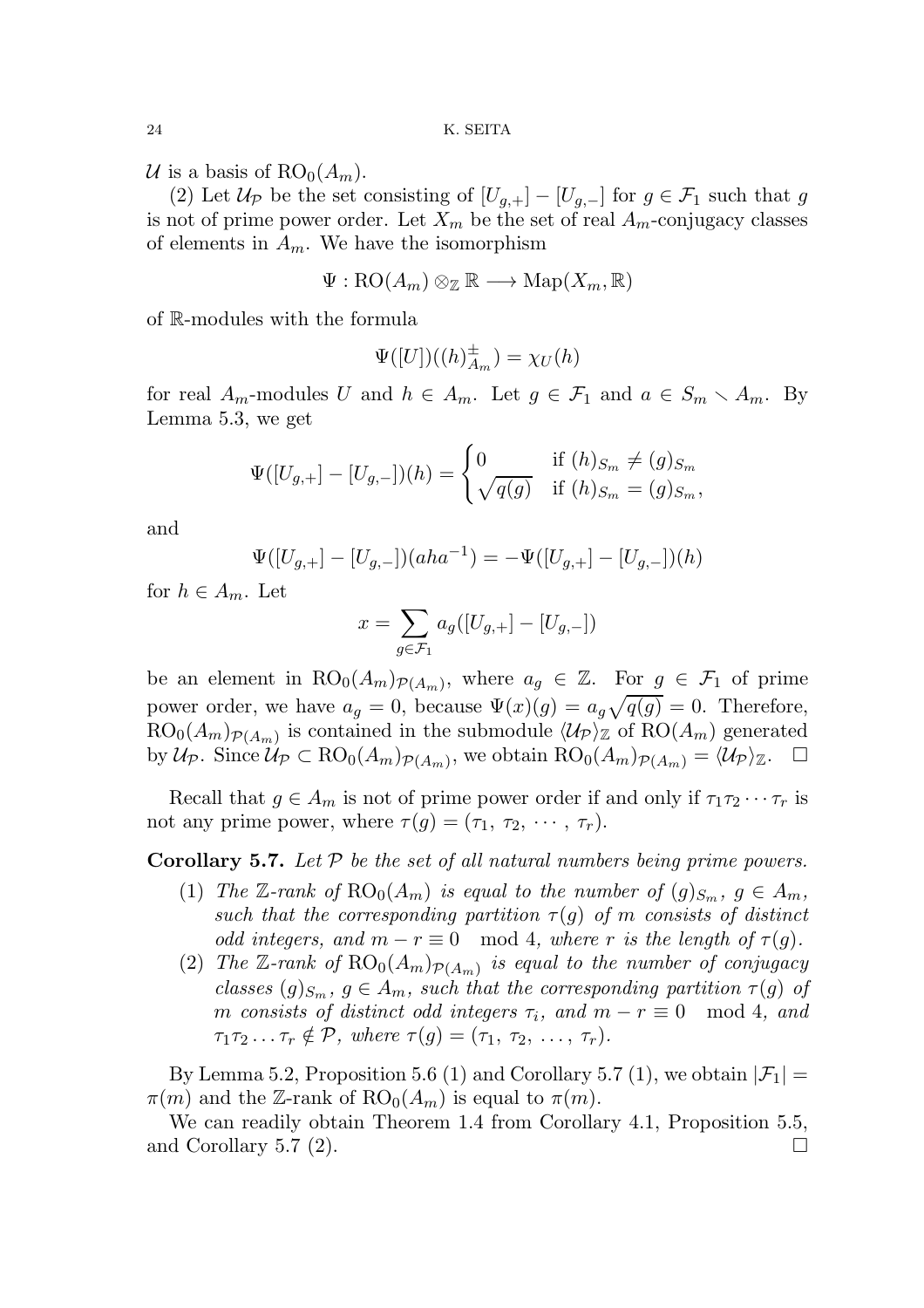### 6. Proof of Corollary 1.5

In the case where  $m \leq 9$  or  $m \in \{12, 13, 17\}$ , it is straightforward to show that  $\rho(m) = 0$ , which implies  $\mathfrak{d}(\mathcal{A}_m) = 0$ . Let  $I = \{m \in \mathbb{N} \mid m \geq 0\}$  $10\} \setminus \{12, 13, 17\}$ . In the following, we show  $\rho(m) > 0$ , which implies  $\mathfrak{d} \mathfrak{S}(A_m) \neq 0$ , for  $m \in I$ .

**Case 1:**  $m = 4k + 2 \ge 10$ . First, let  $m = 4k + 2 \ge 10$ ,  $k \in \mathbb{N}$  (hence  $k \ge 2$ ), such that  $m-3$  is not any power of 3. Then the partition  $t = (m-3, 3)$  of m satisfies the conditions  $(P1)$ – $(P4)$  described before Theorem 1.4.

Second, let  $m = 4k + 2 \ge 18$ ,  $k \in \mathbb{N}$  (hence  $k \ge 4$ ), such that  $m-7$  is not any power of 7. Then the partition  $t = (m - 7, 7)$  of m satisfies the conditions  $(P1)$ – $(P4)$ .

Third, let  $m = 4k + 2 \geq 38$ ,  $k \in \mathbb{N}$  (hence  $k \geq 9$ ). Then the partition  $t = (m-25, 9, 7, 5, 3, 1)$  of m satisfies the conditions (P1)–(P4).

Therefore we conclude  $\rho(m) > 0$  for  $m = 4k + 2 \ge 10, k \in \mathbb{N}$ .

**Case 2:**  $m = 4k + 3 \ge 11$ . Let  $m = 4k + 3 \ge 11$ ,  $k \in \mathbb{N}$  (hence  $k \ge 2$ ), such that  $m-4$  is not any power of 3. Then the partition  $t = (m-4, 3, 1)$  of m satisfies the conditions  $(P1)$ – $(P4)$ .

Let  $m = 4k + 3 \ge 15$ ,  $k \in \mathbb{N}$ . Then the partition  $t = (m-8, 5, 3)$  of m satisfies the conditions  $(P1)$ – $(P4)$ .

Therefore we conclude  $\rho(m) > 0$  for  $m = 4k + 3 \ge 11, k \in \mathbb{N}$ .

**Case 3:**  $m = 4k \ge 16$ . Let  $m = 4k \ge 16$ ,  $k \in \mathbb{N}$  (hence  $k \ge 4$ ). Then the partition  $t = (m-9, 5, 3, 1)$  of m satisfies the conditions  $(P1)$ – $(P4)$ , hence  $\rho(m) > 0.$ 

**Case 4:**  $m = 4k + 1 \ge 21$ . Let  $m = 4k + 1 \ge 21$ ,  $k \in \mathbb{N}$  (hence  $k \ge 5$ ), such that m is not any prime power. Then the partition  $t = (m)$  of m satisfies the conditions  $(P1)$ – $(P4)$ .

Next let  $m = 4k + 1 \geq 25$ ,  $k \in \mathbb{N}$  (hence  $k \geq 6$ ). Then the partition  $t = (m - 16, 7, 5, 3, 1)$  satisfies the conditions (P1)–(P4).

Therefore we conclude  $\rho(m) > 0$  for  $m = 4k + 1 > 21$ ,  $k \in \mathbb{N}$ .

By the investigation in Cases 1–4, we have proved  $\rho(m) > 0$  for all  $m \in I$ .

### 7. Proof of Theorem 1.6

Let m and n be natural numbers, and let  $G = A_m \times C_2^n$  $\frac{n}{2}$ . From here to Proposition 7.2, let m be a natural number satisfying  $m \geq 2$ . For natural number k, let  $I_k$  be the set  $\{1, 2, \ldots, k\}$ . Let  $V_1, V_2, \ldots, V_{2^n}$  denote the all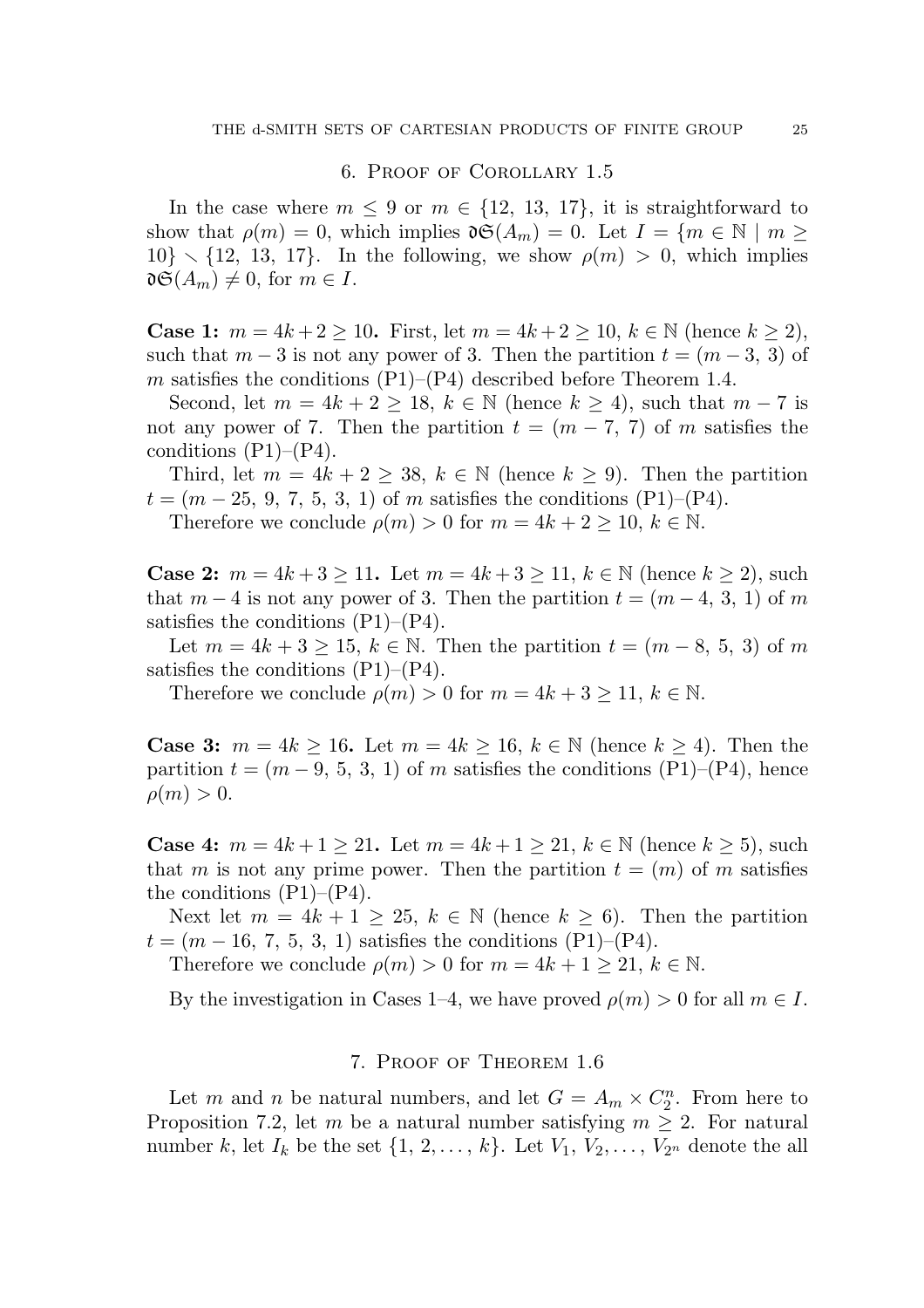non-isomorphic irreducible real  $C_2^n$  $n<sub>2</sub>$ -modules. Then, the set

$$
\{ [U_{g,+} \otimes V_i], [U_{g,-} \otimes V_i] \mid g \in \mathcal{F}_1, i \in I_{2^n} \}
$$
  

$$
\cup \{ [W_{g,+_{\mathbb{R}}} \otimes V_i] \mid g \in \mathcal{F}_2, i \in I_{2^n} \}
$$
  

$$
\cup \{ [(\text{res}_{A_m}^{S_m} \mathbb{R}[S_m]c_t) \otimes V_i] \mid t \in \Lambda^*, i \in I_{2^n} \}
$$

is a basis of  $RO(G)$ .

# Proposition 7.1. The set

$$
\{[U_{g,+}\otimes V_i]-[U_{g,-}\otimes V_i]\mid g\in\mathcal{F}_1,\ i\in I_{2^n}\}\
$$

is a basis of  $RO_0(G)$ .

Proof. Recall 
$$
RO(G) = RO_0(G) \oplus RO_{\mathbb{Q}}(G)
$$
. The set  
\n
$$
\{ [U_{g,+} \otimes V_i] - [U_{g,-} \otimes V_i], [U_{g,+} \otimes V_i] \mid g \in \mathcal{F}_1, i \in I_{2^n} \}
$$
\n
$$
\cup \{ [W_{g,+_{\mathbb{R}}} \otimes V_i] \mid g \in \mathcal{F}_2, i \in I_{2^n} \}
$$
\n
$$
\cup \{ [ \text{res}_{A_m}^{S_m} \mathbb{R}[S_m] c_t) \otimes V_i ] \mid t \in \Lambda^*, i \in I_{2^n} \}
$$

is a basis of RO(G). The set  $\mathcal{V} = \{[U_{g,+} \otimes V_i] - [U_{g,-} \otimes V_i] \mid g \in \mathcal{F}_1, i \in I_{2^n}\}$  is contained in RO<sub>0</sub>(G), because  $U_{g,+} \otimes V_i$  and  $U_{g,-} \otimes V_i$  are Galois conjugate to each other. If W is an irreducible  $A_m$ -module, then  $\psi(W \otimes V_i) = (\psi W) \otimes V_i$ for any  $\psi \in \text{Gal}(G)$  and  $i \in I_{2^n}$ . Thus an arbitrary element of  $RO_0(G)$  is represented as a linear combination over  $\mathbb{Z}$  of  $[W \otimes V_i] - [(\psi W) \otimes V_i]$  such that W is an irreducible real  $A_m$ -module,  $i \in I_{2^m}$ , and  $(\psi W) \otimes V_i$  is a real  $G$ module. Furthermore, if  $W \not\cong U_{g,\pm}$  for all  $g \in \mathcal{F}_1$ , then  $(1 - \psi)[W \otimes V_i] = 0$ for any  $\psi \in \text{Gal}(G)$ . Therefore,  $\text{RO}_0(G) \subset \langle \mathcal{V} \rangle_{\mathbb{Z}}$ , i.e.  $\text{RO}_0(G) = \langle \mathcal{V} \rangle_{\mathbb{Z}}$ .

We remark that the Z-rank of  $RO<sub>0</sub>(G)$  is equal to  $2<sup>n</sup> \pi(m)$ .

Let  $\mathcal{F}_{11}$  (resp.  $\mathcal{F}_{12}$ ) be the set of all elements  $g \in \mathcal{F}_1$  such that the order of g is prime power (resp. not prime power). For  $g \in \mathcal{F}_1$  and  $i \in I_{2^n}$ , let  $u_{g,i} = [U_{g,+} \otimes V_i] - [U_{g,-} \otimes V_i].$ 

Proposition 7.2. The set

$$
\{u_{g,i} - u_{g,2^n} \mid g \in \mathcal{F}_{11}, i \in I_{2^n-1}\} \cup \{u_{g,i} \mid g \in \mathcal{F}_{12}, i \in I_{2^n}\}\
$$

is a basis of  $RO_0(G_{\mathcal{P}(G)})$ .

Proof. Let  $W = \{u_{g,i} - u_{g,2^n} \mid g \in \mathcal{F}_{11}, i \in I_{2^n-1}\} \cup \{u_{g,i} \mid g \in \mathcal{F}_{12}, i \in I_{2^n}\},\$ and let  $X_{m,n}$  be the set of real G-conjugacy classes of elements in G. We have the isomorphism

$$
\Psi : {\rm RO}(G) \otimes_{{\mathbb Z}} {\mathbb R} \longrightarrow {\rm Map}(X_{m,n}, {\mathbb R})
$$

of R-modules with the formula

$$
\Psi([U])((h)_G^{\pm}) = \chi_U(h)
$$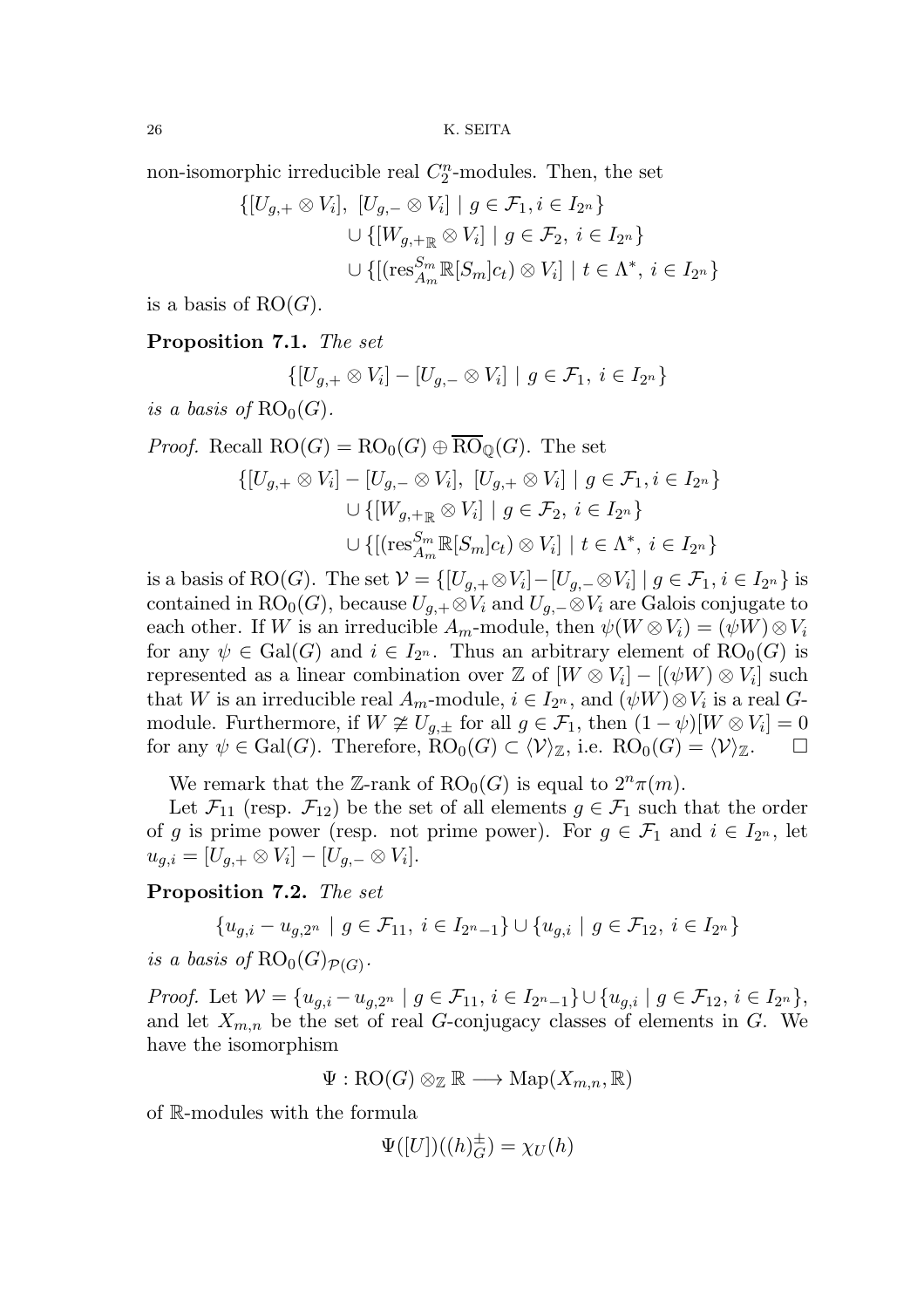for real G-modules U and  $h \in G$ . Let

$$
x = \sum_{g \in \mathcal{F}_1} \sum_{k=1}^{2^n} a_{g,k} u_{g,k}
$$

be an element in  $RO_0(G)_{\mathcal{P}(G)}$ , where  $a_{g,k} \in \mathbb{Z}$ . For  $i \in I_{2^n}$ , let  $\chi_i$  be the character of  $V_i$ . By Lemma 5.3, we get

$$
\Psi(x)(h,t) = \begin{cases} 0 & \text{if } h \notin \mathcal{F}_1 \\ \sqrt{q(h)} \sum_{k=1}^{2^n} a_{h,k} \chi_i(t) & \text{if } h \in \mathcal{F}_1, \end{cases}
$$

for  $(h, t) \in A_m \times C_2^n = G$ . For any  $g \in G$  of 2-power order,  $\Psi(x)(g) = 0$ . For any  $h \in A_m$  of odd prime power order and the unit element  $e \in C_2^n$  $\frac{n}{2}$ 

$$
\Psi(x)(h,e) = \sqrt{q(h)} \sum_{k=1}^{2^n} a_{h,k} = 0,
$$

i.e.  $a_{h,2^n} = -a_{h,1} - a_{h,2} - \cdots - a_{h,2^n-1}$ . Therefore,

$$
x = \sum_{g \in \mathcal{F}_{11}} \sum_{k=1}^{2^{n}-1} a_{g,k}(u_{g,k} - u_{g,2^{n}}) + \sum_{g \in \mathcal{F}_{12}} \sum_{k=1}^{2^{n}} a_{g,k} u_{g,k} \in \langle \mathcal{W} \rangle_{\mathbb{Z}},
$$

i.e.  ${\rm RO}_0(G)_{{\mathcal P}(G)}\subset\langle{\mathcal W}\rangle_{\mathbb Z}.$  Since  ${\mathcal W}\subset{\rm RO}_0(G)_{{\mathcal P}(G)},$  we obtain  ${\rm RO}_0(G)_{{\mathcal P}(G)}=$  $\langle \mathcal{W} \rangle_{\mathbb{Z}}$ .

*Proof of Theorem 1.6.* If  $m = 1$ , then G is isomorphic to  $C_2^n$  $_{2}^{m}$ , and  $\mathrm{RO}_{0}(G)$ is trivial. If  $m \ge 2$ , by Proposition 7.2, the Z-rank of  $RO_0(G)_{\mathcal{P}(G)}$  is equal to  $\kappa(m, n)$ . If  $2 \leq m \leq 4$ , then  $\mathrm{RO}_0(G)$  is trivial, because  $\pi(m) = 0$ . Therefore, if  $1 \leq m \leq 4$ , then  $\mathfrak{d}(\mathcal{G})$  and  $\text{RO}_0(G)_{\mathcal{P}(G)}$  are both trivial. If  $m \geq 5$ ,  $\mathfrak{d} \mathfrak{S}(G) = \text{RO}_0(G)_{\mathcal{P}(G)}$  immediately follows from Corollary 4.1.  $\Box$ 

## 8. Proof of Corollary 1.7

Let m and n be natural numbers, and let  $G = A_m \times C_2^n$  $n_2^n$ . For any m and n,  $\kappa(m, n) = 0$  if and only if  $\pi(m) = \rho(m) = 0$ . By Remark and Theorem 1.6,  $\mathfrak{dg}(G) = 0$  if and only if  $m \in \{1, 2, 3, 4, 7, 8, 12\}.$ 

### Acknowledgement

I would like to thank Professor Masaharu Morimoto who was my supervisor for his helpful suggestions and encouragements. I also thank the referee for his helpful comments and suggestions.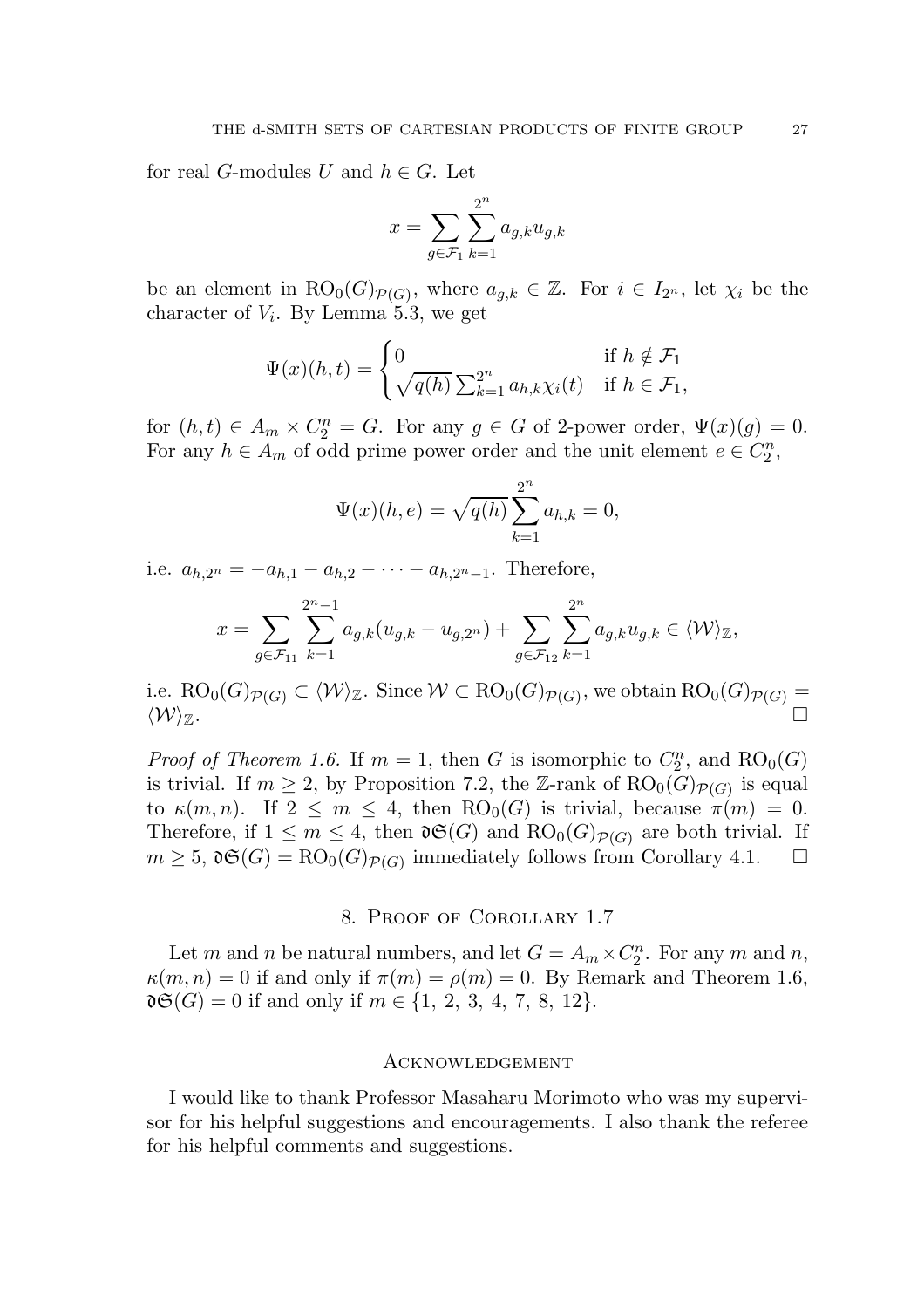#### **REFERENCES**

- [1] M. F. Atiyah and R. Bott, A Lefschetz fixed point formula for elliptic complexes: II. Applications, Ann. of Math. 88 (1968), 451–491.
- [2] A. Bak and M. Morimoto, Equivariant surgery with middle dimensional singular sets. I, Forum Math. 8 (1996), 267–302.
- [3] A. Bak and M. Morimoto, Equivariant intersection theory and surgery theory for manifolds with middle dimensional singular sets, J. K-Theory 2 (2008) Special Issue 03, 507–600.
- [4] S. E. Cappell and J. L. Shaneson, Fixed points of periodic differentiable maps, Invent. Math. 68 (1982), 1–19.
- [5] S. E. Cappell and J. L. Shaneson, Representations at fixed points, in: Group Actions on Manifolds (Boulder, Colo. 1983), ed. R. Schultz, Contemp. Math. 36, Amer. Math. Soc., Providence, RI, (1985), 151–158.
- [6] T. tom Dieck, Transformation Groups and Representation Theory, Lect. Notes Math. 766, Springer-Verlag, Berlin, Heidelberg and New York, 1979.
- [7] W. Fulton and J. Harris, Representation Theory. A First Course, Grad. Texts Math. 129, Springer-Verlag, New York, 1991.
- [8] X. Ju, The Smith set of the group  $S_5 \times C_2 \times \cdots \times C_2$ , Osaka J. Math. 47 (2010), 215–236.
- [9] G. James and A. Kerber, The Representation Theory of the Symmetric Group, Encyclopedia of Math. and its Appl. 16, Cambridge Univ. Press, Cambridge, 1984.
- [10] E. Laitinen and M. Morimoto, Finite groups with smooth one fixed point actions on spheres, Forum Math. 10 (1998), 479-520.
- [11] E. Laitinen and K. Pawalowski, Smith equivalence of representations for finite perfect groups, Proc. Amer. Math. Soc. 127 (1999), 297-307.
- [12] J. W. Milnor, Whitehead torsion, Bull. Amer. Math. Soc. 72 (1966), 358–426.
- [13] M. Morimoto, Deleting and inserting fixed point manifolds under the weak gap condition, Publ. RIMS Kyoto Univ. 48 (2012), 623–651.
- [14] M. Morimoto and Y. Qi, The primary Smith sets of finite Oliver groups, in: Group Actions and Homogeneous Spaces, Comenius University, Bratislava, 2009, eds. J. Korbaš, M. Morimoto and K. Pawalowski, Fac. Math. Physics Inform., Comenius University, Bratislava, 2010, pp. 61–73. http://www.fmph.uniba.sk/index.php?id=2796.
- [15] K. Pawalowski and R. Solomon, Smith equivalence and finite Oliver groups with Laitinen number 0 or 1, Algebr. Geom. Topol. 2 (2002), 843–895.
- [16] T. Petrie, Three theorems in transformation groups, in: Algebraic Topology (Aarhus, 1978), eds. J. Dupont and I. Madsen, Lect. Notes Math. 763, Springer-Verlag, Berlin, Heidelberg and New York, 1979, pp. 549–572.
- [17] T. Petrie, The equivariant J homomorphism and Smith equivalence of representations, in: Current Trends in Algebraic Topology (Univ. Western Ontario, 1981), M. Kane, S. O. Kochman, eds. P. S. Serik and V. P. Snaith, CMS Conference Proc. 2, Part 2, 1982, pp. 223–233.
- [18] T. Petrie, Smith equivalence of representations, Math. Proc. Cambridge Philos. Soc. 94 (1983), 61–99.
- [19] T. Petrie and J. Randall, Transformation Groups on Manifolds, Marcel Dekker, Inc., New York and Basel, 1984.
- [20] C. U. Sanchez, Actions of groups of odd order on compact, orientable manifolds, Proc. Amer. Math. Soc. 54 (1976), 445–448.